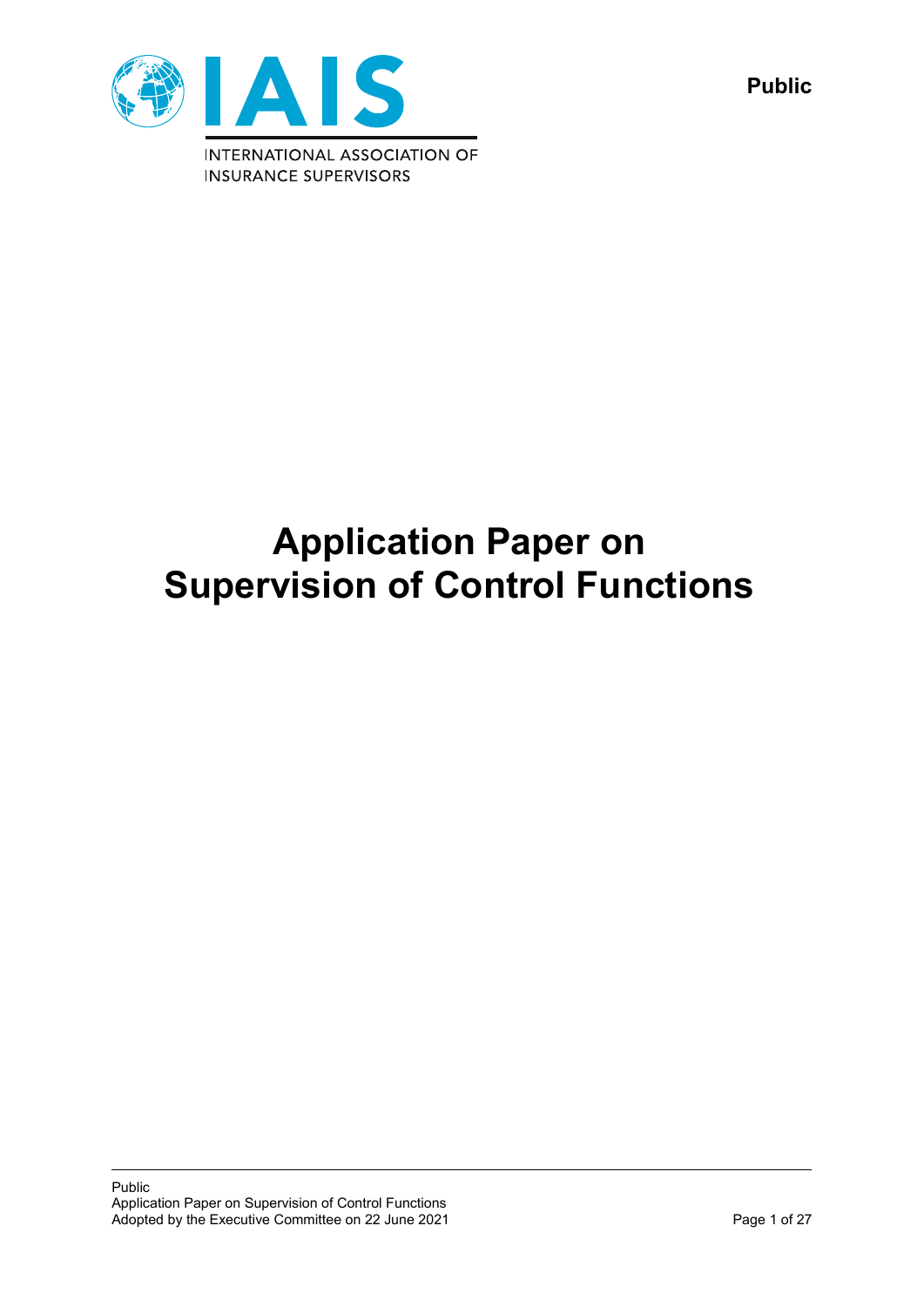

## **About the IAIS**

The International Association of Insurance Supervisors (IAIS) is a voluntary membership organisation of insurance supervisors and regulators from more than 200 jurisdictions. The mission of the IAIS is to promote effective and globally consistent supervision of the insurance industry in order to develop and maintain fair, safe and stable insurance markets for the benefit and protection of policyholders and to contribute to global financial stability.

Established in 1994, the IAIS is the international standard setting body responsible for developing principles, standards and other supporting material for the supervision of the insurance sector and assisting in their implementation. The IAIS also provides a forum for Members to share their experiences and understanding of insurance supervision and insurance markets.

The IAIS coordinates its work with other international financial policymakers and associations of supervisors or regulators, and assists in shaping financial systems globally. In particular, the IAIS is a member of the Financial Stability Board (FSB), member of the Standards Advisory Council of the International Accounting Standards Board (IASB), and partner in the Access to Insurance Initiative (A2ii). In recognition of its collective expertise, the IAIS also is routinely called upon by the G20 leaders and other international standard setting bodies for input on insurance issues as well as on issues related to the regulation and supervision of the global financial sector.

**Application Papers** provide supporting material related to supervisory material (ICPs or ComFrame). Application Papers could be provided in circumstances where the practical application of principles and standards may vary or where their interpretation and implementation may pose challenges. Application Papers do not include new requirements, but provide further advice, illustrations, recommendations or examples of good practice to supervisors on how supervisory material may be implemented. The proportionality principle applies also to the content of Application Papers.

International Association of Insurance Supervisors c/o Bank for International Settlements CH-4002 Basel **Switzerland** Tel: +41 61 280 8090 Fax: +41 61 280 9151 [www.iaisweb.org](http://www.iaisweb.org/)

This document was prepared by the Governance Working Group in consultation with IAIS Members.

This document is available on the IAIS website [\(www.iaisweb.org\)](http://www.iaisweb.org/).

© International Association of Insurance Supervisors (IAIS), 2021.

All rights reserved. Brief excerpts may be reproduced or translated provided the source is stated.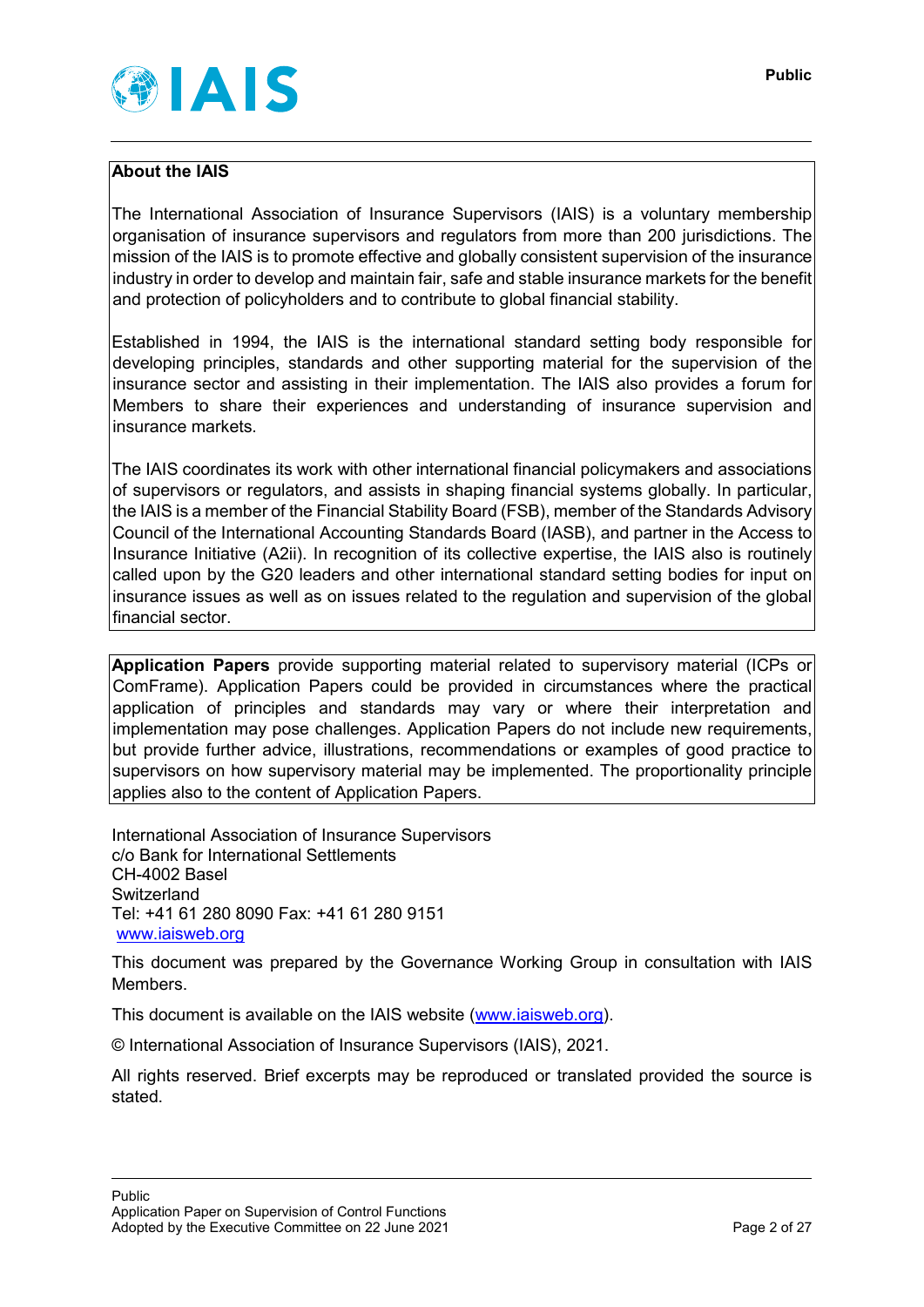

# **Contents**

| 1              |     |                                                                                  |  |
|----------------|-----|----------------------------------------------------------------------------------|--|
| 2              |     |                                                                                  |  |
|                | 2.1 |                                                                                  |  |
|                | 2.2 | Mapping particular control functions to the Three Lines Model 6                  |  |
|                | 2.3 |                                                                                  |  |
|                | 2.4 | Importance of independence and stature for effective control systems  8          |  |
| 3              |     |                                                                                  |  |
|                | 3.1 | Positioning control functions in the internal structure of the insurer 9         |  |
|                | 3.2 |                                                                                  |  |
| 4              |     |                                                                                  |  |
|                | 4.1 |                                                                                  |  |
|                | 4.2 |                                                                                  |  |
|                | 4.3 |                                                                                  |  |
|                | 4.4 |                                                                                  |  |
| 5              |     |                                                                                  |  |
|                | 5.1 | Combination of the internal audit function with second line control functions 17 |  |
|                | 5.2 |                                                                                  |  |
| 6              |     |                                                                                  |  |
|                | 6.1 |                                                                                  |  |
|                | 6.2 |                                                                                  |  |
|                | 6.3 | Combination of control function and Senior Management responsibilities 20        |  |
| $\overline{7}$ |     |                                                                                  |  |
|                | 7.1 | Challenges related to supervision of outsourced control functions  21            |  |
|                | 7.2 |                                                                                  |  |
| 8              |     |                                                                                  |  |
|                | 8.1 |                                                                                  |  |
|                | 8.2 |                                                                                  |  |
|                | 8.3 |                                                                                  |  |
|                | 8.4 |                                                                                  |  |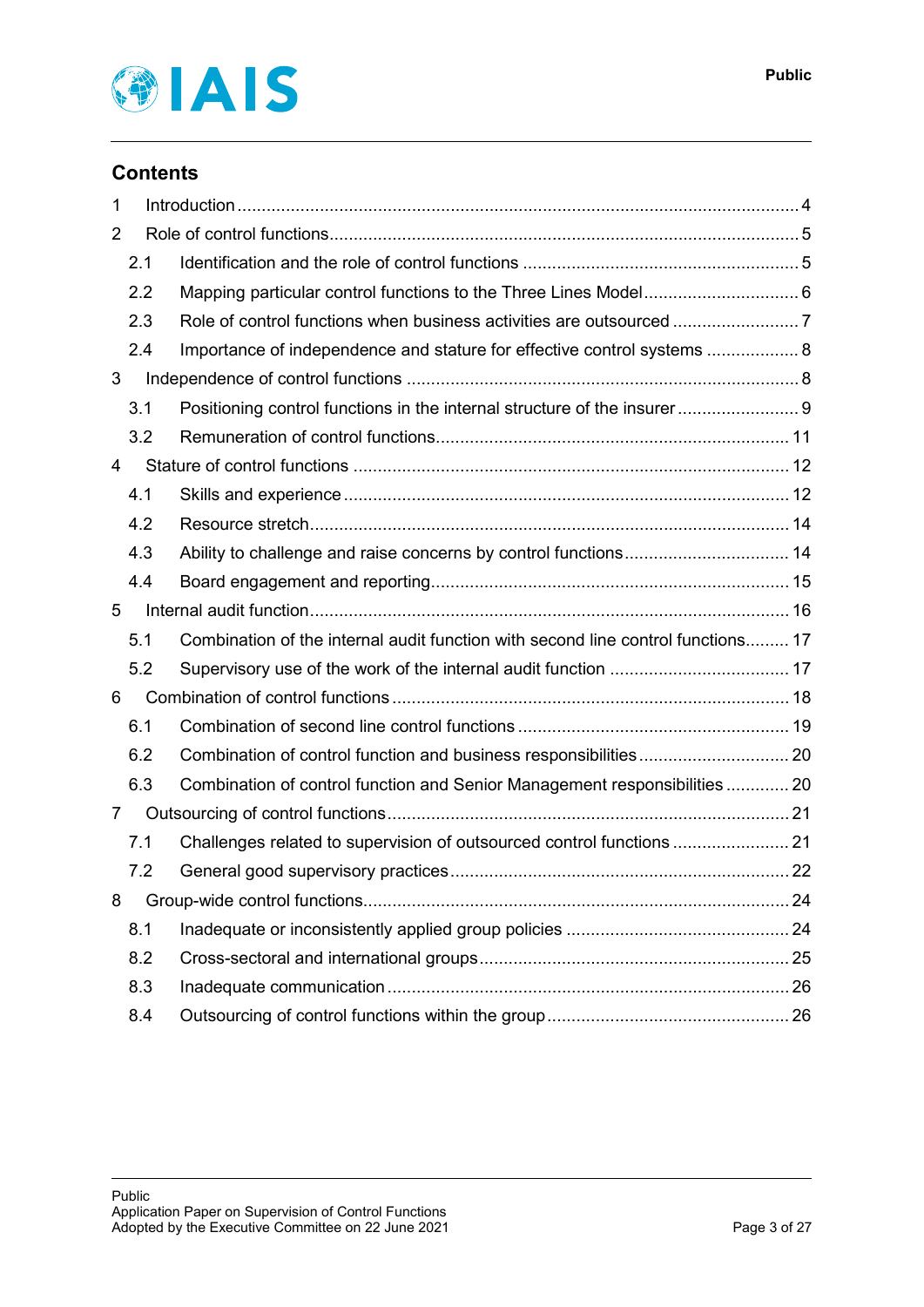

# <span id="page-3-0"></span>**1 Introduction**

1. Effective control functions with necessary independence, stature and resources help insurers identify and manage risks and are considered a crucial element of the corporate governance framework. In contrast, ineffective control functions may weaken an insurer and require heightened supervisory attention. The work performed by control functions, in particular internal audit, can also assist supervisors in identifying specific areas of concern or patterns of weakness within an insurer, informing the supervisory plan and tailoring its supervisory approach accordingly.

2. This Application Paper describes practices aimed at helping supervisors address issues related to the supervision of control functions as described in the Insurance Core Principles (ICPs) and the Common Framework for the Supervision of Internationally Active Insurance Groups (ComFrame). In particular, the Application Paper supports observance of ICP 8 (Risk Management and Control Functions), and is relevant to ICP 5 (Suitability of Persons) and ICP 7 (Corporate Governance) and supports supervisors in achieving the outcomes stipulated in those ICPs.

3. In addition to relevant literature and other publications, this Application Paper is largely based on the results of a survey among IAIS Members of their experiences and supervisory practices<sup>[1](#page-3-1)</sup>. The survey identified challenges in supervision of control functions and effective supervisory practices for addressing these challenges, which largely shaped the content and organisation of this Paper. This Application Paper also takes into consideration the outcome of the Peer Review of Corporate and Risk-Governance relative to the standards set out in ICPs 4, 5, 7 and 8. [2](#page-3-2)

4. The IAIS recognises the need to investigate further challenges to supervision of control functions identified in the survey, the Peer Review Process and other sources, and this paper looks to address those challenges by sharing relevant good supervisory practices.

5. As described in their Introduction, the ICPs establish the minimum requirements for effective insurance supervision and are expected to be implemented and applied in a proportionate manner. Therefore, proportionality underlies all the ICPs, including those related to supervision of control functions, and this Paper should be read in the context of the proportionality principle. Some practical examples of applying proportionality in supervision of control functions are described in this Application Paper. [3](#page-3-3) In general, supervisors have the flexibility to tailor their implementation of supervisory requirements and their application of insurance supervision to achieve the outcomes stipulated in the Principle Statements and Standards.

- Implementation proportionality allows the ICPs to be translated into a jurisdiction's supervisory framework in a manner appropriate to its legal structure, market conditions and consumers.
- Application proportionality allows the supervisor to increase or decrease the intensity of supervision according to the risks inherent to insurers, and the risks posed by

<span id="page-3-1"></span> <sup>1</sup> The survey of IAIS Members, to which 28 jurisdictions responded, was launched in June 2019.

<span id="page-3-2"></span><sup>&</sup>lt;sup>2</sup> IAIS, Peer Review of Corporate and Risk-Governance relative to the standards set out in Insurance Core [Principles 4, 5, 7 and 8,](https://www.iaisweb.org/page/supervisory-material/implementation-and-capacity-building/assessments/file/90676/aggregate-report-of-prp-on-icps-457-and-8) June 2020, p. 23.

<span id="page-3-3"></span><sup>3</sup> See, for example, Section 6 (Combination of control functions) and Section 7 (Outsourcing of control functions). See also considerations in subsection 2.2 (Mapping particular control functions to the Three Lines Model).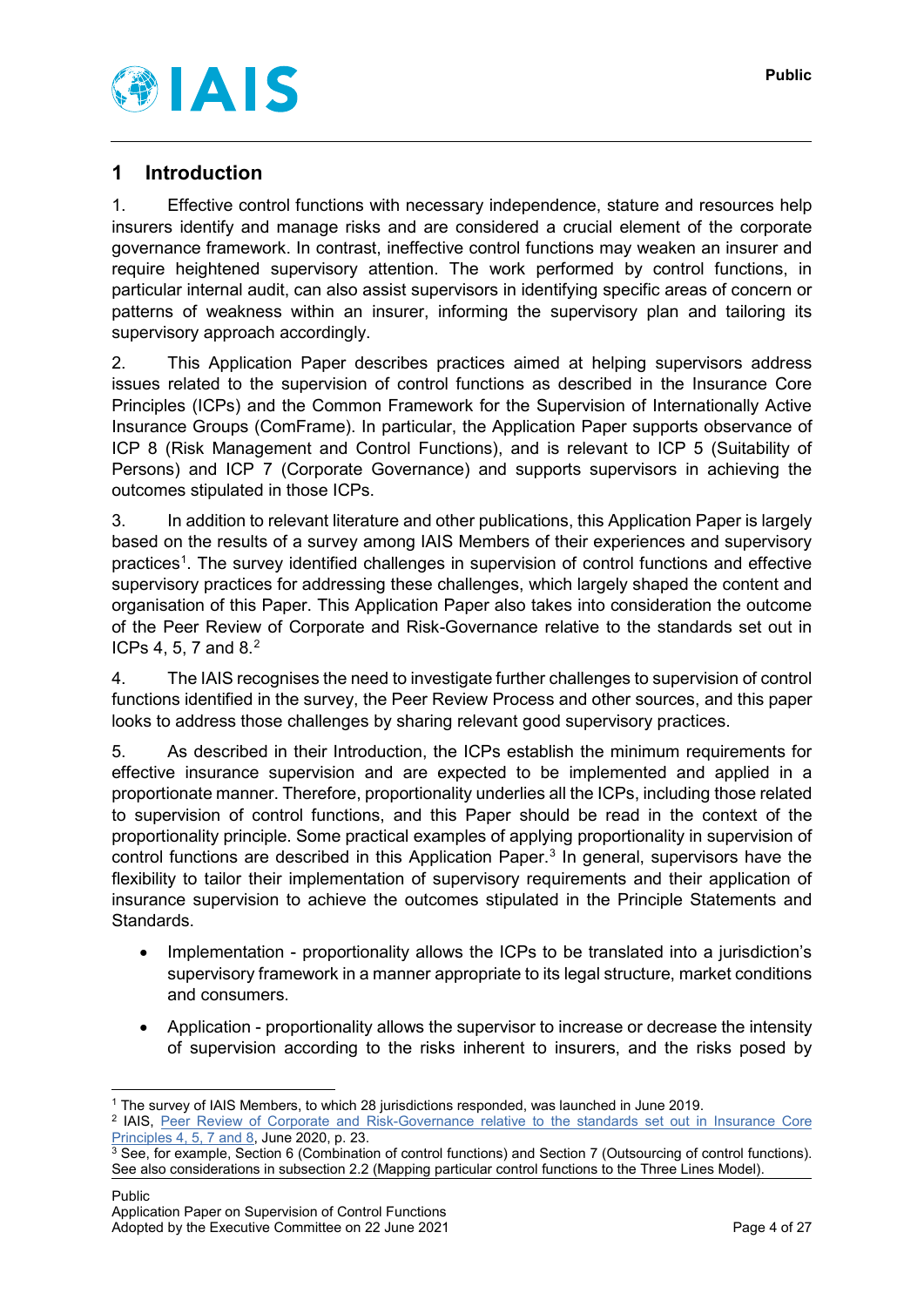

insurers to policyholders, the insurance sector or the financial system as a whole. A proportionate application involves using a variety of supervisory techniques and practices tailored to the insurer to achieve the outcomes of the ICPs. Such techniques and practices should not go beyond what is necessary in order to achieve their purpose.[4](#page-4-2)

6. Risk-based supervision is a related concept but distinct from proportionality; it means more supervisory activities and resources are allocated to insurers, lines of business or market practices that pose the greatest risk to policyholders, the insurance sector or the financial system as a whole.<sup>[5](#page-4-3)</sup>

7. This Application Paper covers the following aspects of supervising control functions of insurers<sup>[6](#page-4-4)</sup>:

- Role of control functions (Section 2);
- Independence of control functions (Section 3);
- Stature of control functions (Section 4);
- Internal audit function (Section 5);
- Combination of control functions (Section 6);
- Outsourcing of control functions (Section 7); and
- Group-wide control functions (Section 8).

# <span id="page-4-0"></span>**2 Role of control functions**

# <span id="page-4-1"></span>**2.1 Identification and the role of control functions**

8. As stated in ICP 8.2.1, an insurer's internal controls system "should ensure effective and efficient operations, adequate control of risks, prudent conduct of business, reliability of financial and non-financial information reported (both internally and externally), and compliance with laws, regulations, supervisory requirements and the insurer's internal rules and decisions."

9. A control function is defined in the IAIS Glossary as a: "Function (whether in the form of a person, unit or department) that has a responsibility in an insurer to provide objective assessment, reporting and/or assurance; this includes the risk management, compliance, actuarial and internal audit functions." A control function is considered an independent component of the insurer's organisation with at least one natural person as a Key Person in Control Function. In addition, a number of other persons may be involved and assist in the work of the control function without being ultimately responsible for its outcome. Whenever

<span id="page-4-2"></span> <sup>4</sup> Introduction to ICPs, para. 9.

<span id="page-4-3"></span><sup>5</sup> Introduction to ICPs, para. 10.

<span id="page-4-4"></span><sup>&</sup>lt;sup>6</sup> According to the [IAIS Glossary,](https://www.iaisweb.org/page/supervisory-material/glossary) the term "insurer" refers to both insurance legal entities and insurance groups (including IAIGs, which are the focus of ComFrame). Therefore, unless stated otherwise, the challenges and good supervisory practices mentioned in this Application Paper apply to supervision of all insurers.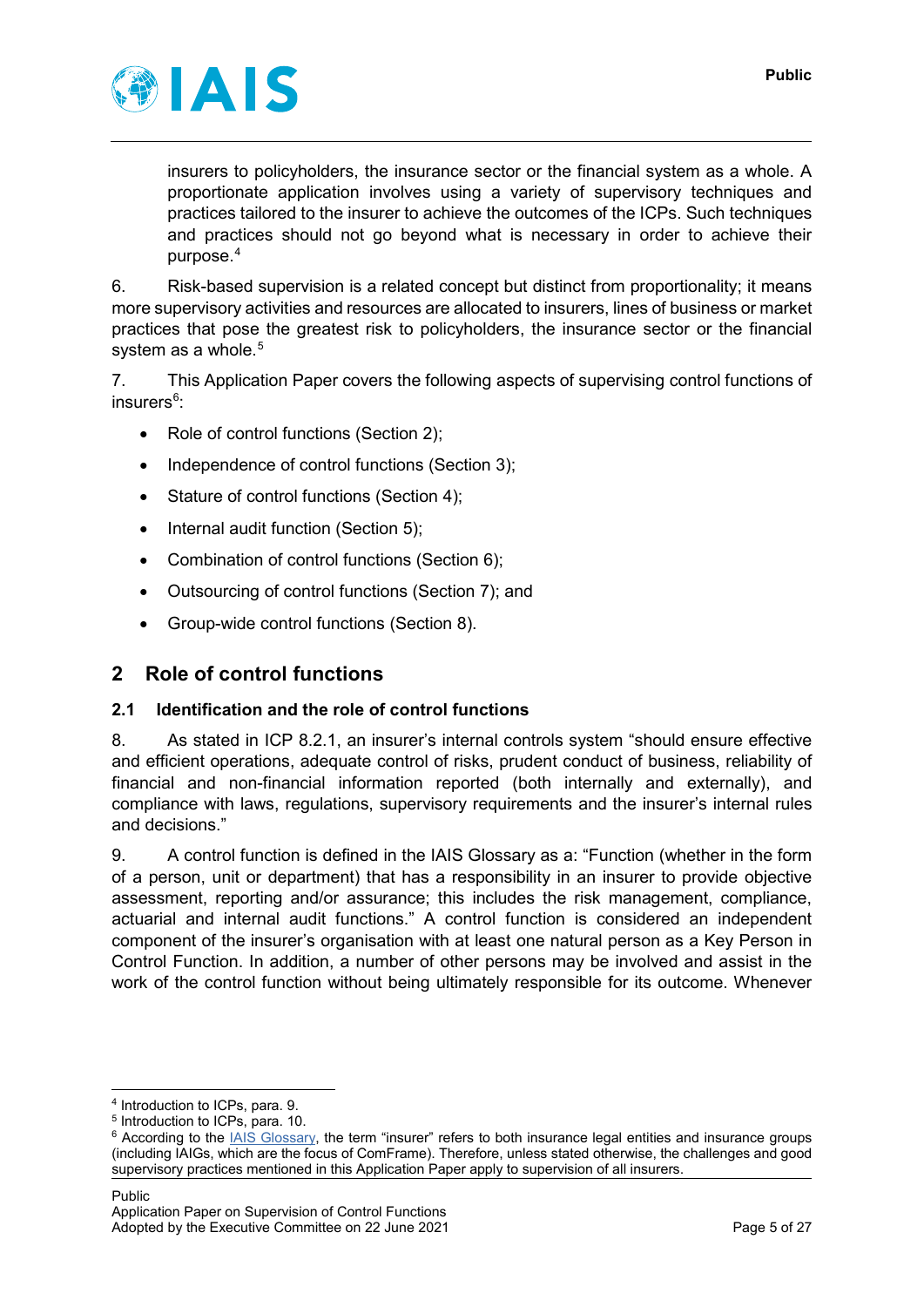

this document discusses requirements for control functions, these are addressed to the Key Persons in Control Functions<sup>[7](#page-5-1)</sup>, unless otherwise indicated.

10. Control functions, which are part of the internal controls system, are an important element in the overall management of an insurer and are critical for promoting good risk and compliance culture within the insurer. The role of a control function is to "add to the governance checks and balances of the insurer and provide the necessary assurance to the Board in the fulfilment of its oversight duties".<sup>[8](#page-5-2)</sup> Per ICP 8, an insurer should have control functions that include: Risk Management, Compliance, Actuarial, and Internal Audit. Regardless of where a control function is situated within the organisational structure of the insurer, it should execute its responsibilities so that the internal controls system in aggregate fulfils its objectives.

11. Regardless of the organisational structure adopted by an insurer, the Board should approve the authority and responsibilities of each control function to allow each control function to have the authority and independence necessary to be effective.<sup>[9](#page-5-3)</sup> A documented and approved description of control functions' responsibilities allows the internal audit function and the Board (or a relevant committee of the Board) to evaluate their effectiveness and identify any control gaps in the organisation. It is expected that supervisors do a similar evaluation, in addition to assessing the effectiveness of the insurer's internal audit function.

## <span id="page-5-0"></span>**2.2 Mapping particular control functions to the Three Lines Model**

12. Depending on the organisational structure of the insurer, business or other units should own, manage and report on risks and should be primarily accountable for establishing and maintaining an effective internal controls system. Control functions should determine and assess the appropriateness of the controls used by the business or other units. The internal audit function should provide to the Board independent assurance on the quality and effectiveness of the internal controls system. This division of responsibilities between business, risk management and compliance, and internal audit is typically referred to as the Three Lines Model. [10](#page-5-4) While there are similarities between this model and the ICP Standards on supervision of the internal controls system, including control functions, the Three Lines Model is not required in ICPs. This model is designed to potentially fit various types of organisations, whereas IAIS supervisory material is aimed at establishing standards focused on achieving objectives of insurance supervision.

13. The control functions, as described in IAIS supervisory material, can be broadly mapped to this model in the following way:

- The first line role consists of the insurer's business operations that own and manage the risks they generate and own the controls; and
- The control functions are within the second and third lines:
	- o Risk management, actuarial and compliance functions are considered the second line and are responsible for assessing the appropriateness of the controls used by the first line roles.

<span id="page-5-1"></span> <sup>7</sup> According to the [IAIS Glossary,](https://www.iaisweb.org/page/supervisory-material/glossary) Key Persons in Control Functions are persons responsible for heading control functions.

<span id="page-5-2"></span><sup>8</sup> ICP 8.3.1.

<span id="page-5-3"></span><sup>9</sup> ICP 8.3.6.

<span id="page-5-4"></span><sup>&</sup>lt;sup>10</sup> See the Institute of Internal Auditors (IIA)[, The IIA's Three Lines Model,](https://na.theiia.org/about-ia/PublicDocuments/Three-Lines-Model-Updated.pdf) July 2020. This is an update of the Three Lines of Defence model, which was originally introduced in 2013, as referenced also in ICP 8.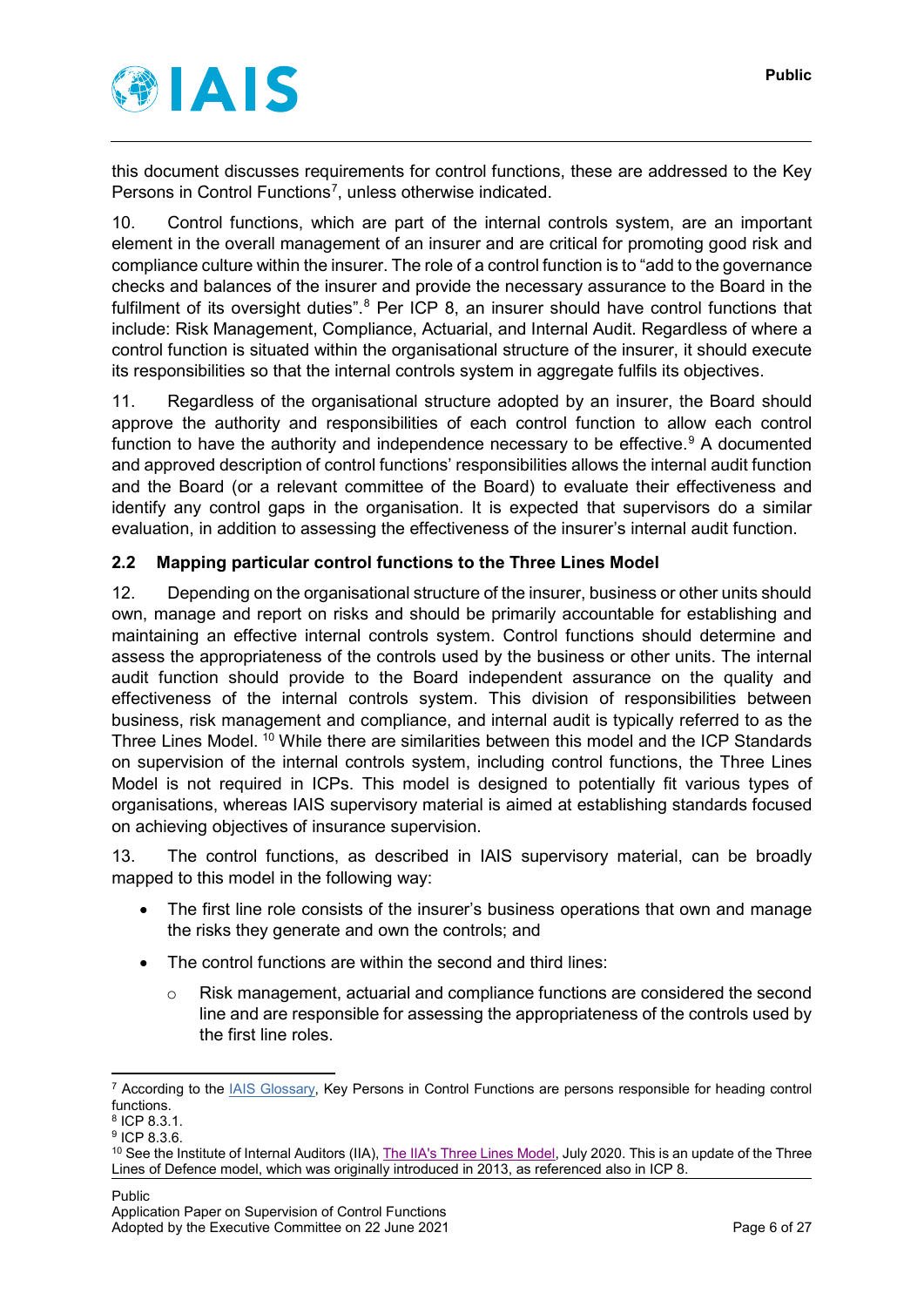

o The third line is the internal audit function, which is responsible for "providing the Board with independent assurance in respect of the quality and effectiveness of the insurer's internal controls framework $11$ ." This includes providing assurance and advice on the adequacy and effectiveness of governance and risk management.

14. While well-defined on paper, the distinction between each of the three lines is not always clear in practice, particularly regarding certain first line roles and the second line functions. The clear allocation of responsibilities helps avoid or mitigate bias, conflicts of interest or undue influence of one function on professional or business judgments of another function. This approach also supports objective, independent and accurate preparation and reporting of information. Actuarial activities, in particular, often straddle the first line roles and the second line. The responsibilities related to pricing and product development are within the first line, but assessing the adequacy of the calculation of technical provisions is often considered a second line responsibility. There was a consistent view among survey participants that actuaries developing products and setting prices, and actuaries assessing the adequacy of technical provisions for those products, should be independent from each other. There was also agreement among the survey respondents on the need for independence between those calculating technical provisions and those evaluating the adequacy of technical provisions. Similarly, as regards pricing, the role of the actuarial function as part of the second line should be limited to evaluating and providing advice regarding pricing. [12](#page-6-2) The importance of, and reasons for, independence in this case are the same as those discussed further in Section 3. In addition, efficient cooperation and communication among control functions and of control functions with the business is an essential element of an effective system of internal controls. For example, allowing control functions to have a "seat at the table" in relevant business line discussions enables Key Persons in Control Functions to provide valuable input at all stages of the process, including initial discussions on a proposed course of action.

# <span id="page-6-0"></span>**2.3 Role of control functions when business activities are outsourced**

15. The responsibilities of Senior Management and control functions are not eliminated or diminished when business activities are outsourced<sup>13</sup>. On the contrary, the effectiveness of control functions is often more important precisely because business activities are outsourced and therefore may be more challenging for the insurer's Board and Senior Management to oversee. The insurer's activities that are subject to evaluation by the actuarial function is an area that is commonly outsourced, particularly by smaller insurers. This may create a number of supervisory challenges.

16. If an activity is outsourced, the control functions – within the scope of their responsibilities – have the additional tasks to check whether and how internal quality control mechanisms are applied to the outsourced activity. This includes verifying whether an internal person is involved in assessing if the external provider is carrying out the task properly and whether this internal person has the necessary qualifications and seniority for this task.

<span id="page-6-1"></span><sup>&</sup>lt;sup>11</sup> ICP 8.2.3.<br><sup>12</sup> See ICP 8.6 and 8.6.4, 10<sup>th</sup> bullet.

<span id="page-6-3"></span><span id="page-6-2"></span> $13$  Outsourcing is defined in the IAIS Glossary as an arrangement between an insurer and a service provider, whether internal within a group or external, for the latter to perform a process, service or activity which would otherwise be performed by the insurer itself.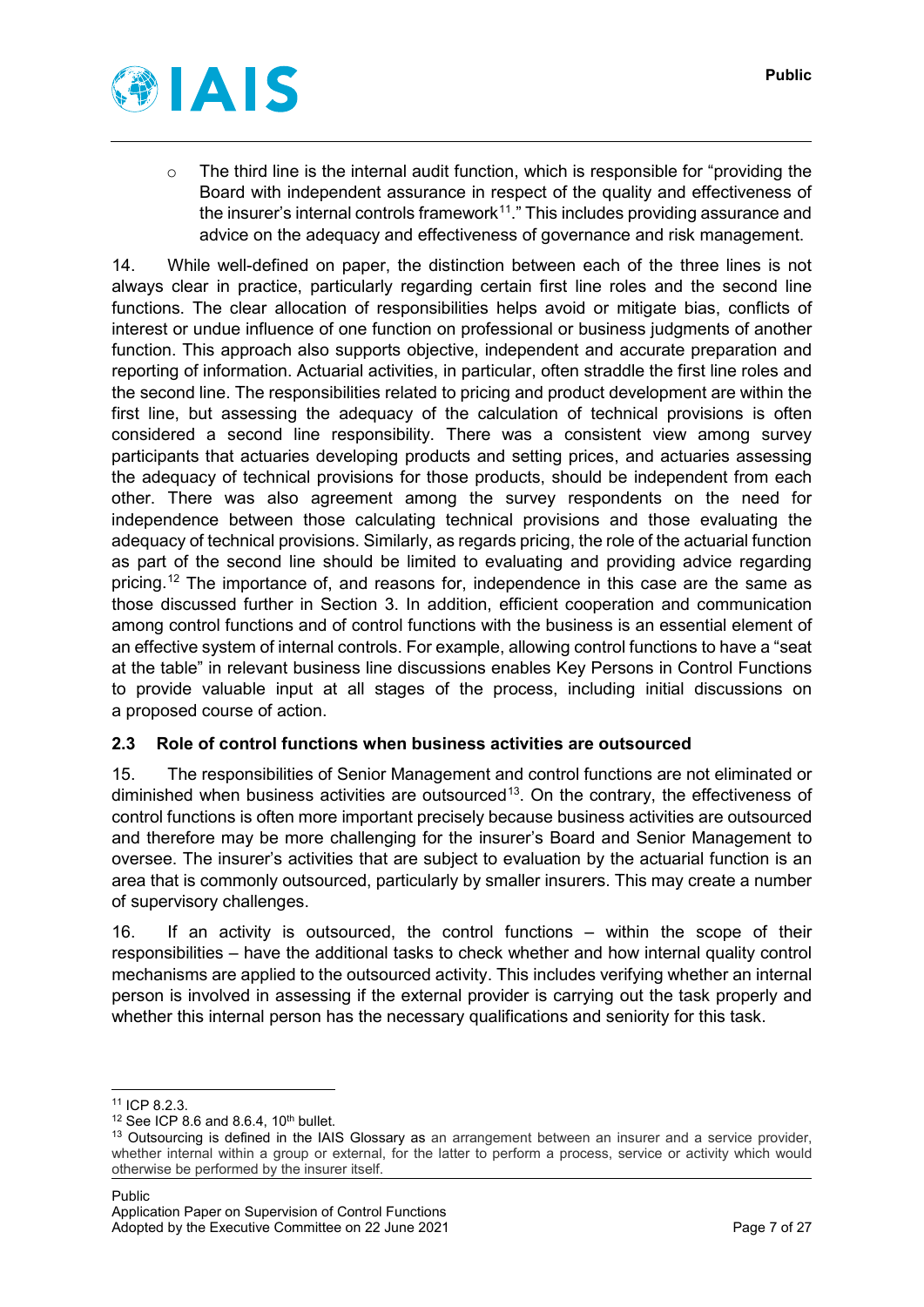

17. Supervisors should assess whether control functions understand their control responsibilities related to outsourced business activities. The insurer is responsible for all of its activities, including those that are outsourced, and its control functions should understand and monitor risks created by outsourcing business activities. Depending on the materiality of outsourced business activities, increased supervisory attention may be warranted for the control functions with the responsibilities related to those outsourced business activities.

18. Challenges related to control functions themselves being outsourced are covered in Section 7.

## <span id="page-7-0"></span>**2.4 Importance of independence and stature for effective control systems**

19. Assessing whether an insurer has effective systems of risk management and internal controls can be more challenging than supervision of quantitative aspects of an insurer's business model. In order to make the determination that an insurer's control functions are effective, supervisors should be able to observe, among others, two fundamental qualities – independence and stature.

20. A control function with appropriate independence and stature demonstrates both the willingness to identify weaknesses within the organisation and the capability to recommend necessary changes to the Board and Senior Management. Challenges related to assessing independence and stature, along with practices used by supervisors to address challenges, are covered in Sections 3 and 4 respectively.

# <span id="page-7-1"></span>**3 Independence of control functions**

21. As noted in ICP 8.3, as part of the effective systems of risk management and internal controls, "the supervisor requires the insurer to have effective control functions with the necessary […] independence".

22. The central role and level of independence of control functions may be adversely impacted depending how these functions are considered, established, and positioned in the reporting structure within the insurer. Additionally, remuneration practices and processes for dealing with conflicts of interest may affect the independence of control functions. In this regard, the supervisor should assess how well an insurer's functions align with good practices applied across the insurance sector and are compliant with governance requirements.

23. Below are high-level questions supervisors should consider when assessing the independence of an insurer's control functions:

- Are the appointment, performance assessment, remuneration and dismissal of Key Persons in Control Functions subject to the approval of, or the consultation with, the Board or relevant Board Committees?
- Are Key Persons in Control Functions suitable<sup>[14](#page-7-2)</sup> to perform the function?
- Are reporting lines clear and do they promote independence?<sup>[15](#page-7-3)</sup>

<span id="page-7-3"></span><span id="page-7-2"></span> <sup>14</sup> According to ICP 5, suitability of Key Persons in Control Functions consists of two components: competence and integrity. Suitability should also be considered in the context of stature, see Section 4.<br><sup>15</sup> For more about reporting lines, see subsection 4.4.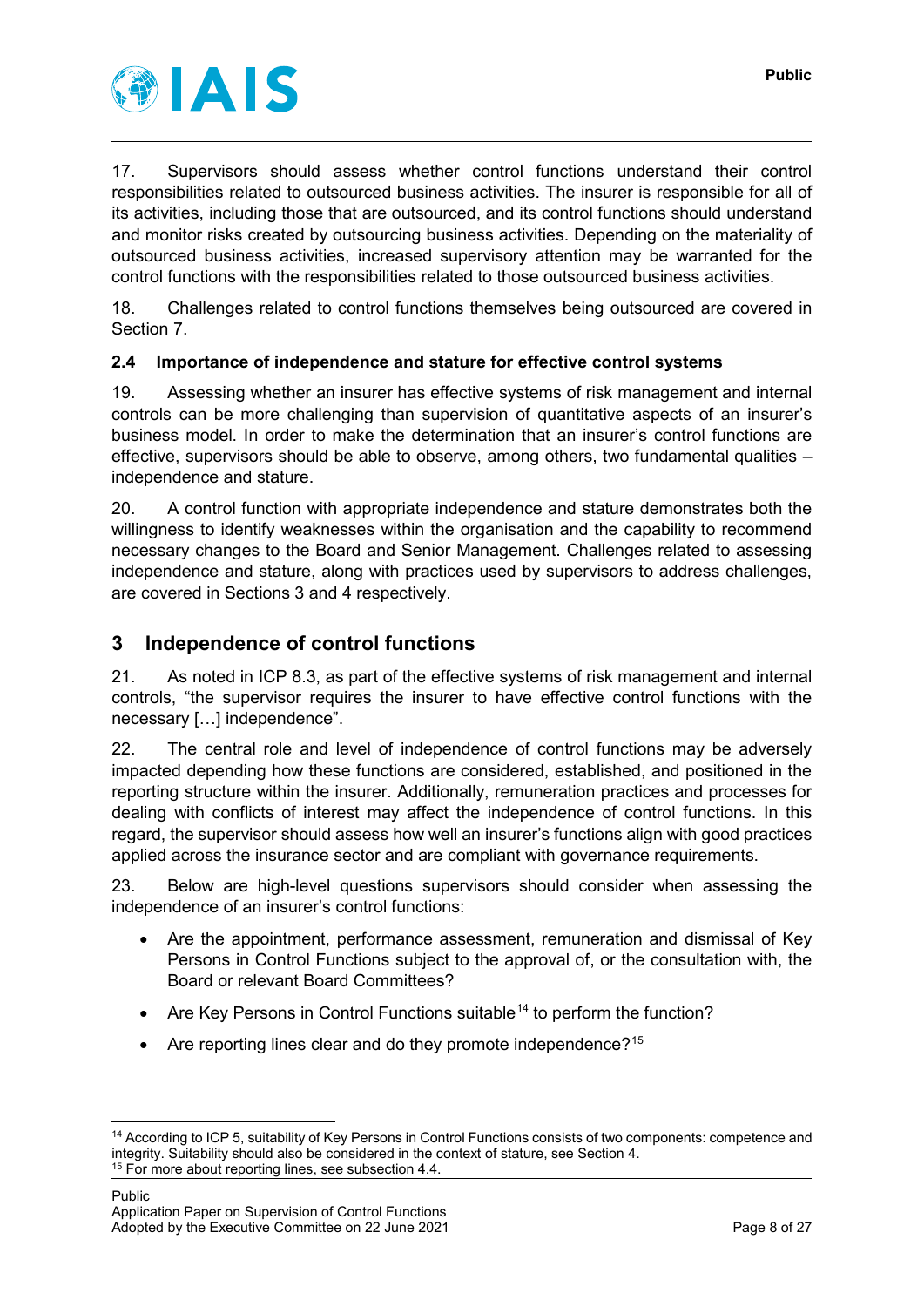

- Is remuneration for Key Persons in Control Functions and their staff heavily dependent on the financial performance of the insurer, creating a potential conflict of interest? [16](#page-8-1)
- Are conflicts of interest identified and avoided where possible? Where they may be unavoidable, are the risks from conflicts of interest transparent and properly mitigated? For example, in case of internal staff moves into control functions, do policies take into account potential conflicts of interest and, where relevant, are there mitigating controls in place (such as time-limited restrictions when a person responsible for business activities takes over as a Key Person in Control Function responsible for assessing the controls in the same risk area)?
- When the control functions are combined, what is the potential impact of the combination on the independence of those control functions and whether the risk mitigants applied by the insurers are sufficient to address a potential negative influence on their independence?<sup>[17](#page-8-2)</sup>
- If the control function is outsourced, is the service provider too dependent on retaining the insurer as a client such that it is wary of being appropriately critical?

#### <span id="page-8-0"></span>**3.1 Positioning control functions in the internal structure of the insurer**

24. The way in which control functions are established and positioned in the internal structure of the insurer may negatively affect their independence.

25. According to ICP 8.3.9, "insurers should organise each control function and its associated reporting lines into the insurer's organisational structure in a manner that enables such function to operate and carry out their roles effectively."

26. There are a variety of signs that an insurer's control functions may be lacking independence, such as:

- The reporting position of the Key Persons in Control Functions within the organisational structure causes interference from other parts of the insurer;
- The Key Persons in Control Functions are not given the opportunity to meet directly with the Board or the relevant Board committees and committee Chairs to discuss their work and identify concerns, if any;
- The Key Persons in Control Functions are involved in other tasks and projects that could introduce bias in their professional judgment to carry out their roles with independence (for example, active participation in operational business lines' executive decision making);
- The roles and responsibilities of Key Persons in Control Functions are not clearly defined or potential conflicts of interest involving those persons are not properly identified or managed;
- The control function lacks the resources and stature necessary to fulfil its responsibilities $18$ ;

<sup>&</sup>lt;sup>16</sup> For more about remuneration, see subsection 3.2.

<span id="page-8-2"></span><span id="page-8-1"></span><sup>&</sup>lt;sup>17</sup> For more about the combination of control functions, see Section 6 and subsection 5.1 regarding the combination of the internal audit function with the second line control function.

<span id="page-8-3"></span><sup>&</sup>lt;sup>18</sup> Section 4 of this Application Paper describes issues related to stature of control functions.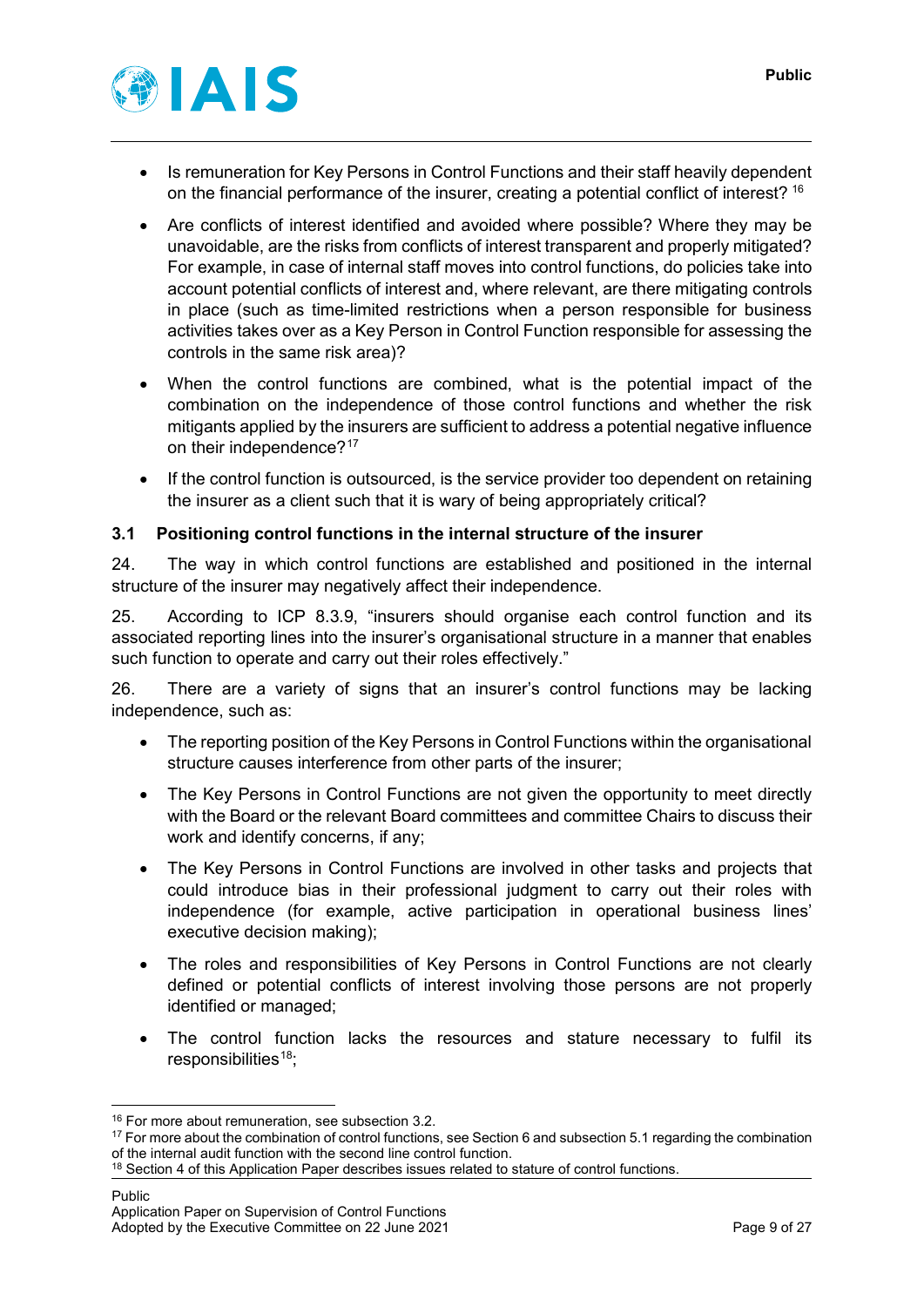

- The Key Persons in Control Functions are unsuitable to perform the function; and/or
- The Key Person in Control Function has a weak stature, or the person in charge of the business line exercises an overly dominant personality.

27. Another factor that may adversely impact the independence of control functions is pressure from the first line roles. This can happen when the first line role places the financial performance of the insurer above the importance of effective risk management and internal controls within the insurer. Such a situation may be difficult to detect. To detect and assess the potential pressure, the supervisor should have a clear understanding of how the plans, strategies and profit targets of the business line can affect risk management and internal controls, and in this way give rise to such pressure. Additionally, special circumstances could also generate pressure from the production line. For example, in a situation where an insurer is losing market share, the emphasis of the insurer could be on boosting production at the expense of weaker controls. A clear allocation of execution and control responsibilities is of primary importance in this case. In addition, assessing whether the Key Persons in Control Functions exhibit comfort with speaking out may help supervisors to detect if such pressure from the first line roles is occurring.

28. The independence of the control function may be confronted in particular when one person is responsible for more than one control function. Another situation is when different people are responsible for particular control functions, but the responsibilities assigned to control functions are not clearly defined and potentially conflict with responsibilities of other functions. For example, the responsibilities of the risk management function and the actuarial function could conflict as regards quantitative risk assessments, such as model risk. Overlapping or underlapping responsibilities could create uncontrolled or grey areas, which may result in inefficiencies or gaps that become a concern for the supervisor.

29. Another challenging situation with independence could be created when a control function is overshadowed by another control function having relatively more stature and resources. This may be the case for a newly established control function, when additional time may be required to establish, embed and adequately delineate the responsibilities of the respective control function in the organisation. In order to address this challenge, cooperation amongst different control functions should be promoted, where more mature control functions support the less mature ones and share historical learnings for setting up an independent control function.

30. The above mentioned challenges can be mitigated to a certain extent by following guidance ICP 8.3.7: "The authority and responsibilities of each control function should be set out in writing and made part of, or referred to in, the governance documentation of the insurer. The Key Persons in Control Functions should periodically review such documentation and submit suggestions for any changes to Senior Management and the Board for approval, where appropriate."

31. In case of an overlap between control functions' responsibilities, which cannot be eliminated or avoided, the supervisor should expect control functions to cooperate while maintaining their independence and be mindful of potential gaps. Under these circumstances, control functions should harmonise their activities to form a coherent system, ensuring appropriate control coverage of all relevant areas and that an effective flow of information is in place. Clearly setting out in writing the authority and responsibilities of each control function, as described under ICP 8.3.7, provides the necessary basis to harmonise responsibilities and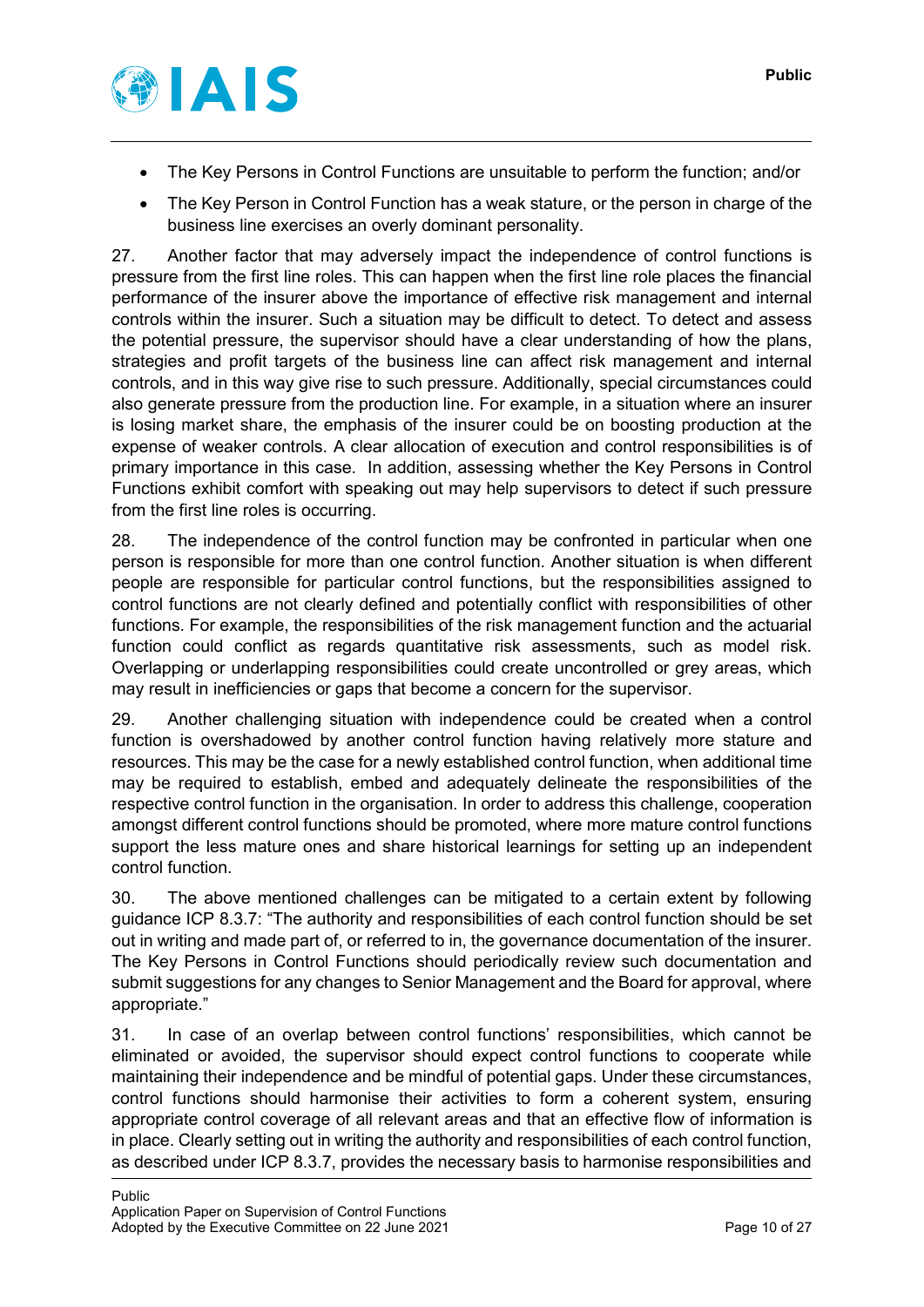

to identify potential overlaps or gaps between activities. However, the supervisor should be attentive to situations where actual duties and responsibilities do not match the written policies and allocation procedures.

32. The independence of control functions can be jeopardised in case of a combination of a control function with (i) other second line control functions, (ii) first line and other business responsibilities or (iii) Senior Management responsibilities. These particular challenges are discussed in more detail in the section 6.

# <span id="page-10-0"></span>**3.2 Remuneration of control functions**

33. According to ICP 7.6.2: "As a part of effective risk management, an insurer should adopt and implement a prudent and effective remuneration policy. Such a policy should not encourage individuals, particularly members of the Board and Senior Management, Key Persons in Control Functions and major risk-taking staff, to take inappropriate or excessive risks, especially where performance-based variable remuneration is used." It is also important to have relevant checks and balances in place, with proper Board engagement.<sup>[19](#page-10-1)</sup>

34. As indicated in ICP 7.6.10: "To better align performance-based incentives with the long term value creation and the time horizon of risks to which the insurer may be exposed, due consideration should be given to the following: […] There should be an appropriate mix of fixed and variable components, with adequate parameters set for allocating cash versus other forms of remuneration, such as shares." As part of this, supervisors should gain comfort that variable remuneration of the Key Persons in Control Functions is not overly tied to shorter-term business performance.

35. Supervisors may review the insurer's approach to remuneration and its remuneration policy to assess whether its scope includes Key Persons in Control Functions and that it does not improperly rely on incentives that could result in conflicts of interest.<sup>[20](#page-10-2)</sup> To avoid anv conflicts of interest and assure independence, the approach to control functions' remuneration should be defined with the approval of, or after consultation with, the Board or a relevant committee of the Board. When analysing the remuneration policy, supervisors should assess whether remuneration of the control functions is:

- Predominantly based on the effective achievement of objectives appropriate to such control functions.<sup>[21](#page-10-3)</sup> Supervisors should pay very close attention to criteria used to determine the variable share of remuneration of Key Persons in Control Functions in order to make sure that these are closely related to their missions and not to financial results, otherwise conflicts of interest are likely to arise. These criteria should be approved by the Board and/or Senior Management;
- Where applicable, not tied to the performance of any business units subject to their control or oversight<sup>[22](#page-10-4)</sup> but rather to the insurer's overall performance taking into account all relevant risks to the insurer; and

<span id="page-10-2"></span><span id="page-10-1"></span><sup>&</sup>lt;sup>19</sup> For more details, see ICP 7.6.3 – 7.6.8.<br><sup>20</sup> See ICP 7.6.<br><sup>21</sup> ICP 7.6.7, 1<sup>st</sup> bullet.

<span id="page-10-4"></span><span id="page-10-3"></span> $22$  ICP 7.6.7,  $2<sup>nd</sup>$  bullet.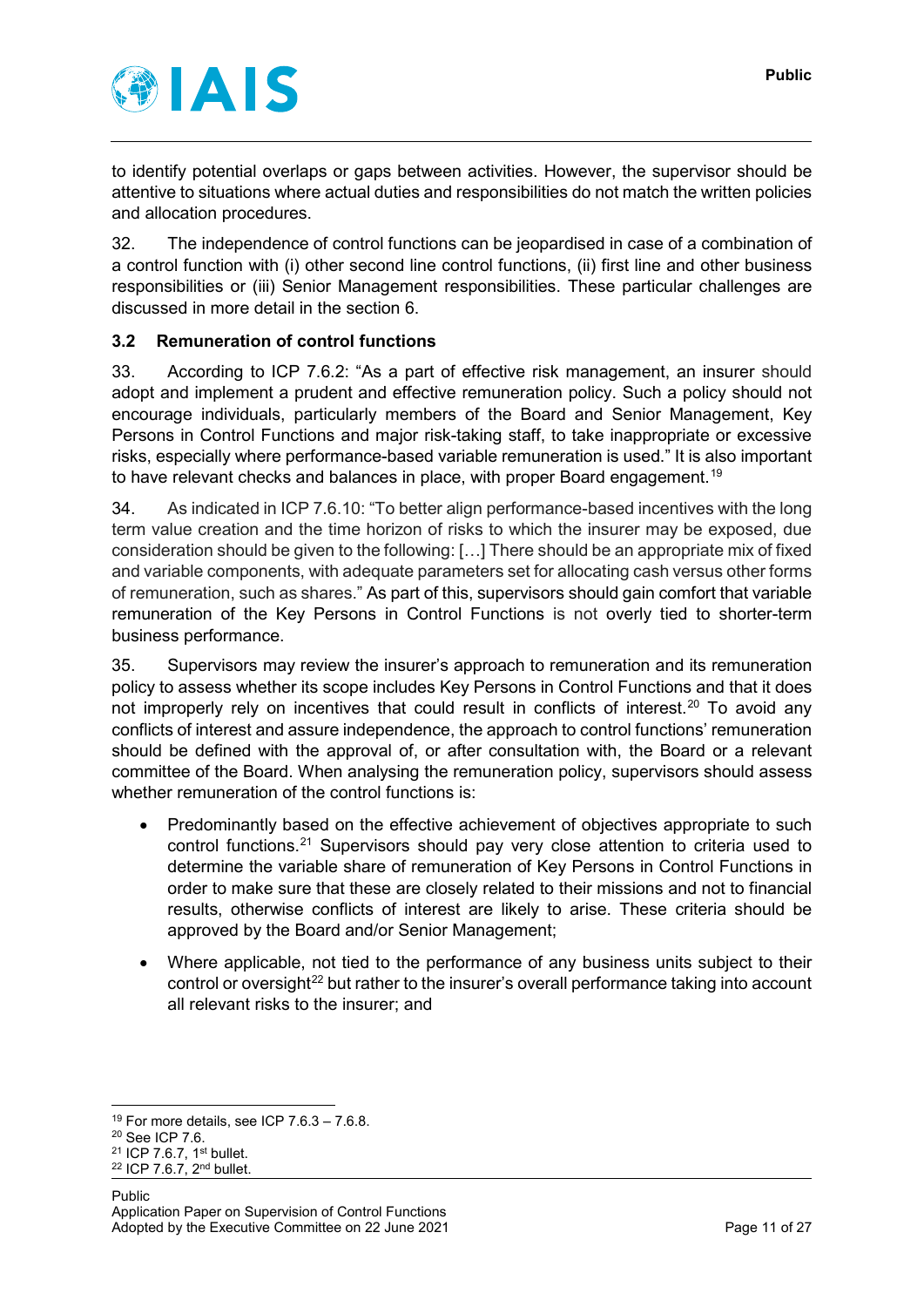

• Adequate to attract and retain staff with the requisite skills, competencies, knowledge, and expertise to discharge those control functions effectively<sup>[23](#page-11-2)</sup>.

# <span id="page-11-0"></span>**4 Stature of control functions**

36. While independence supports the control function's willingness to identify issues and bring them to the attention of the Board and Senior Management, stature supports their ability to do so. Appropriate stature within the organisation ensures that the control function's concerns and recommendations are given proper consideration within the insurer by the Board, Senior Management and other functions/business units. Stature within the organisation requires that those within the control function, particularly Key Persons, have the appropriate skills, competence, knowledge, experience and level of authority to effect change. It is also crucial that control functions are sufficiently staffed with appropriately trained individuals.

37. Below are high-level questions supervisors should consider when assessing the stature of an insurer's control functions:

- Do the Key Persons in Control Functions and their staff have the appropriate skills and experience needed to be effective?
- Do control functions have appropriate quantity of skilled staff?
- Does the control function, and in particular the Key Person, have the ability to effectively advise and challenge the insurer, including Senior Management and the Board?
- Does the insurer have in place adequate policies and processes to address recommendations issued by control functions?
- Are the concerns and recommendations of the control functions taken seriously and acted on in a timely manner?
- Are the findings of the control functions always or mostly positive, which could suggest those being reviewed regularly pushed back on potential issues identified?

38. Supervisors should be mindful of these signs and be ready to challenge insurers to provide information on each control functions' stature.

#### <span id="page-11-1"></span>**4.1 Skills and experience**

39. According to ICP 5.2, in order to be suitable to fulfil their roles, Key Persons in Control Functions are required to possess competence<sup>[24](#page-11-3)</sup> and integrity<sup>[25](#page-11-4)</sup>. In case of Internationally Active Insurance Groups (IAIGs), the group-wide supervisor also requires Key Persons in Control Functions to have the necessary competence to fulfil their role, taking into account the complexity and international nature of the IAIG, any specific features of the jurisdictions where the IAIG operates and the risks to which it is exposed.<sup>[26](#page-11-5)</sup>

<span id="page-11-2"></span> <sup>23</sup> ICP 7.6.7, 3rd bullet.

<span id="page-11-5"></span><span id="page-11-4"></span><span id="page-11-3"></span> $24$  As per ICP 5.2.1, competence is demonstrated generally through the level of an individual's professional or formal qualifications and knowledge, skills and pertinent experience within the insurance and financial industries or other businesses. Competence also includes having the appropriate level of commitment to perform the role. <sup>25</sup> As per ICP 5.2.2, integrity is demonstrated generally through character, personal behaviour and business conduct. <sup>26</sup> CF 5.2.a.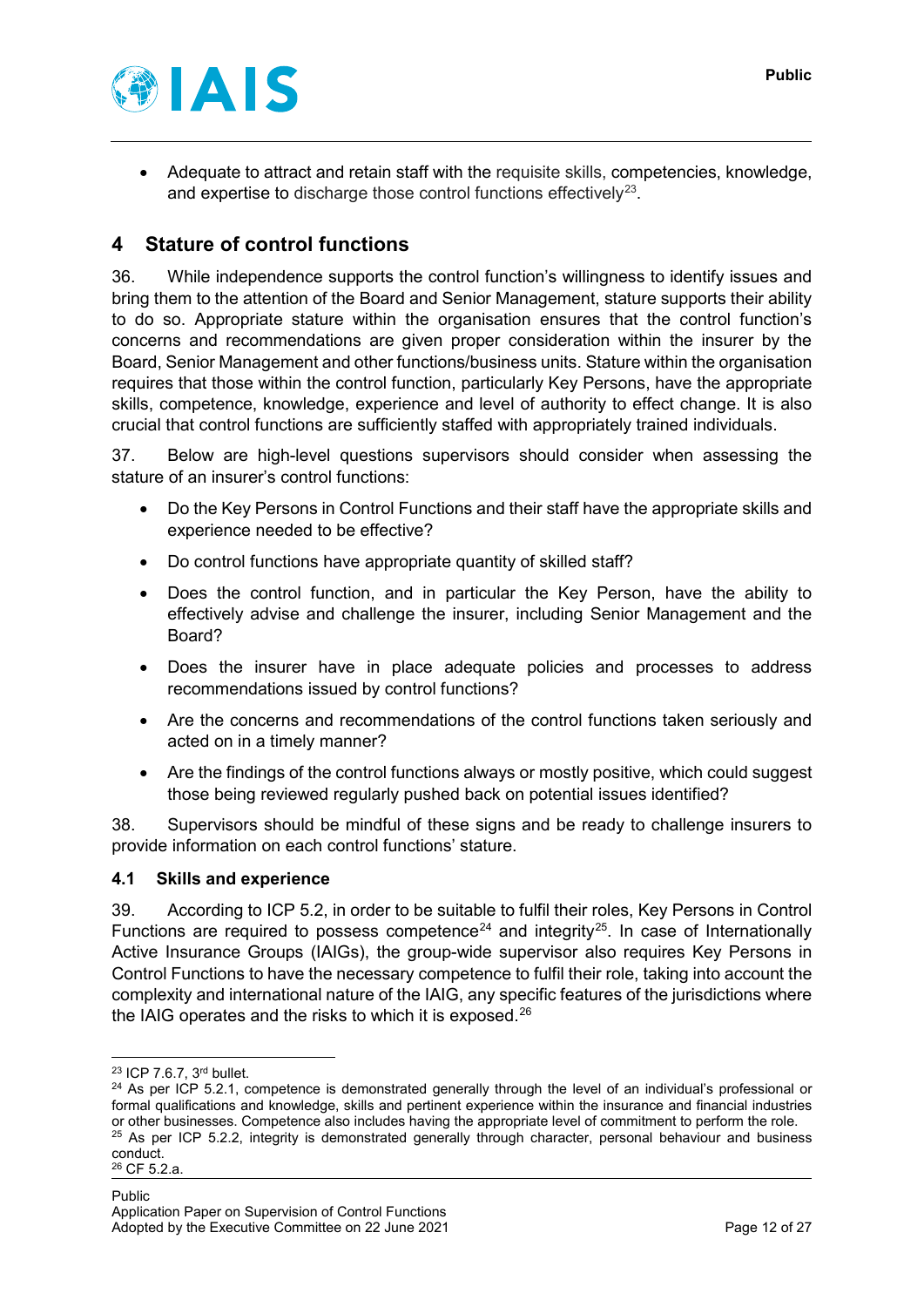

40. ICP 8 also addresses the need for control function staff to have qualifications necessary to fulfil their responsibilities.<sup>[27](#page-12-0)</sup> Given limited resources, it may happen that insurers choose to allocate staff with specialised skills first to business operations. This can leave a shortfall of necessary skills and expertise for the control function. It may also happen that the control function, particularly the internal audit function, is expected to carry out reviews on multiple areas while lacking all necessary expertise.

41. It can be difficult for the Board and Senior Management to assess whether the control functions have the necessary skills and expertise. In this regard, supervisors may need to question insurers on the appropriateness and adequacy of staffing for control functions, including in the context of succession planning for Key Persons. This not only ensures that the control function can properly identify issues, but also supports the stature of the control function throughout the organisation.

42. Assessing a control function's stature is not straightforward for most supervisors. When questioned how they assess whether the control functions possess the stature, relevant skills, and experience needed to challenge Senior Management and business units (in particular as business models and risk profiles of insurers evolve and make greater use of FinTech, Artificial Intelligence and outsourcing), most supervisors responded that they use a combination of methods. These methods include primarily suitability assessments and on-site assessments that are either control function-specific or as part of broader governance and risk management reviews. Some supervisors focus primarily on document review, paying particular attention to assessment of governance arrangements of control functions.

43. The summaries below expand on some of the supervisory methods and focus-points adopted for assessing stature:

- Document review, including reports from control functions, or other relevant governance materials and policy documents of the insurer (eg minutes, agendas, terms of reference documents);
- Periodic reviews of the control functions, including through meetings with key individuals such as Key Persons in Control Functions, and observations of Board and relevant committee meetings;
- Requirement that an external expert undertakes assessments of the effectiveness of control functions when supervisors have strong concerns;
- Suitability assessments:
	- $\circ$  In the area of control functions' activities, most commonly undertaken for the Key Persons in Control Functions and in some instances the Chairs of the relevant Board committees with oversight responsibilities. Factors typically considered include skills, education and experience;
	- $\circ$  Consideration of the overall skills mix, or collective suitability, of oversight bodies and the control functions; and
	- o Many supervisors have a role in reviewing the suitability assessments that are conducted by the insurer or have further powers for pre-approval of individuals and/or assessments, including interviewing candidates.

<span id="page-12-0"></span> <sup>27</sup> ICP 8.3.13.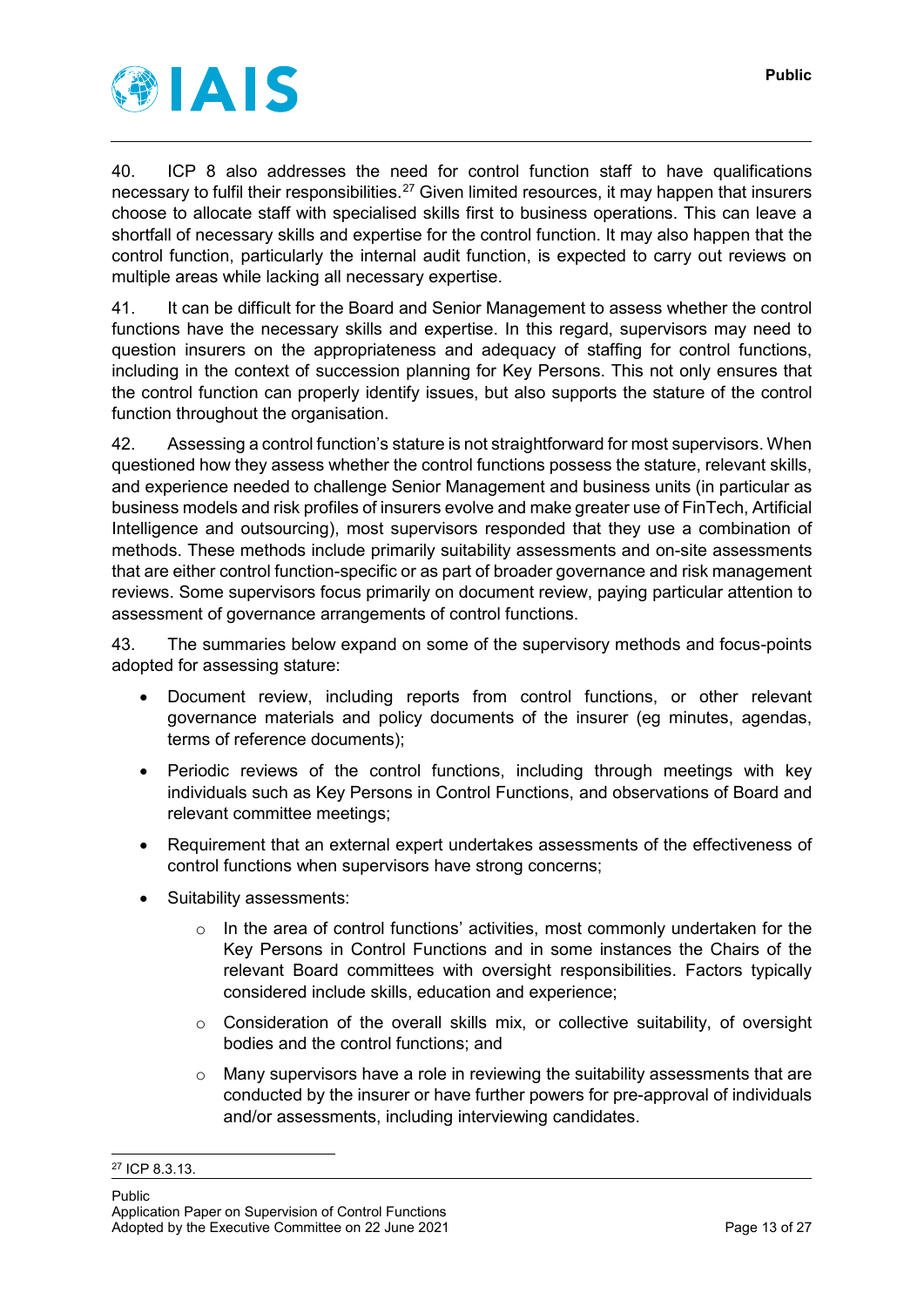

- Reviewing the clarity of allocation of responsibilities to the senior individuals in control functions and individuals with oversight responsibilities;
- Reviewing the remuneration policy covering staff in control functions for inappropriate incentives (see also subsection 3.2); and
- Reviewing the frequency and effectiveness of training for Key Persons in Control Functions and staff supporting control functions' activities.

44. Assessing whether insurers' control functions have the requisite skills and experience to be effective can be difficult for supervisors who often face the same issues. Supervisors that lack specialists like those needed to assess insurers' IT and actuarial controls, can find it difficult to challenge insurers for their lack of expertise. More broadly, a lack of expertise can make performing thorough assessments impossible. In order to address this challenge, supervisors should consider recruiting relevant specialists and/or providing specialised training to its staff. In some situations supervisors, similar to insurers, may need to rely on external resources, even if only temporarily, to fill these shortfalls in expertise.

# <span id="page-13-0"></span>**4.2 Resource stretch**

45. In addition to assessing whether control functions possess staff with the necessary skills and experience, it is also important to assess whether they have appropriate quantity of skilled staff. Insufficient staffing, even if the available resources are highly skilled, can weaken the control function's ability to perform effectively. This can be particularly challenging for smaller insurers, where the oversight responsibilities of multiple control functions are often combined. Supervisors should be aware of these cases and the potential strain this situation can put on the control functions. If necessary, supervisors should emphasise to the Board and Senior Management the importance of appropriate staffing levels. Key Persons in Control Functions should also have the stature within the organisation to raise concerns related to staffing levels and to have those concerns appropriately addressed by the Board and Senior Management.

46. Staffing issues in control functions (and within supervisors) can also happen quickly as the adoption of new business practices and the development of new products may create new risks and require additional knowledge. Control functions and supervisors should keep themselves aware of these changes and be agile in their approach.

47. Supervisors should also be cognisant of control function resources stretched thin when insurers combine the responsibilities of multiple control functions. The Board and Senior Management should understand that a scarcity of resources is not an acceptable reason for ineffective control functions. As indicated in Section 6, control functions should not be combined if doing so results in one or more of the functions being ineffective.

# <span id="page-13-1"></span>**4.3 Ability to challenge and raise concerns by control functions**

48. Stature includes the ability of Key Persons in Control Functions to challenge Senior Management and to raise awareness of concerns to relevant persons throughout the organisation. Stature is also evidenced by the way and the urgency with which the organisation responds to concerns raised by Key Persons in Control Functions.

49. Key Persons in Control Functions should not only have a title and position within the organisation structure commensurate with their responsibilities, but they also need to have the skills needed to effectively challenge the business. This is often difficult for supervisors to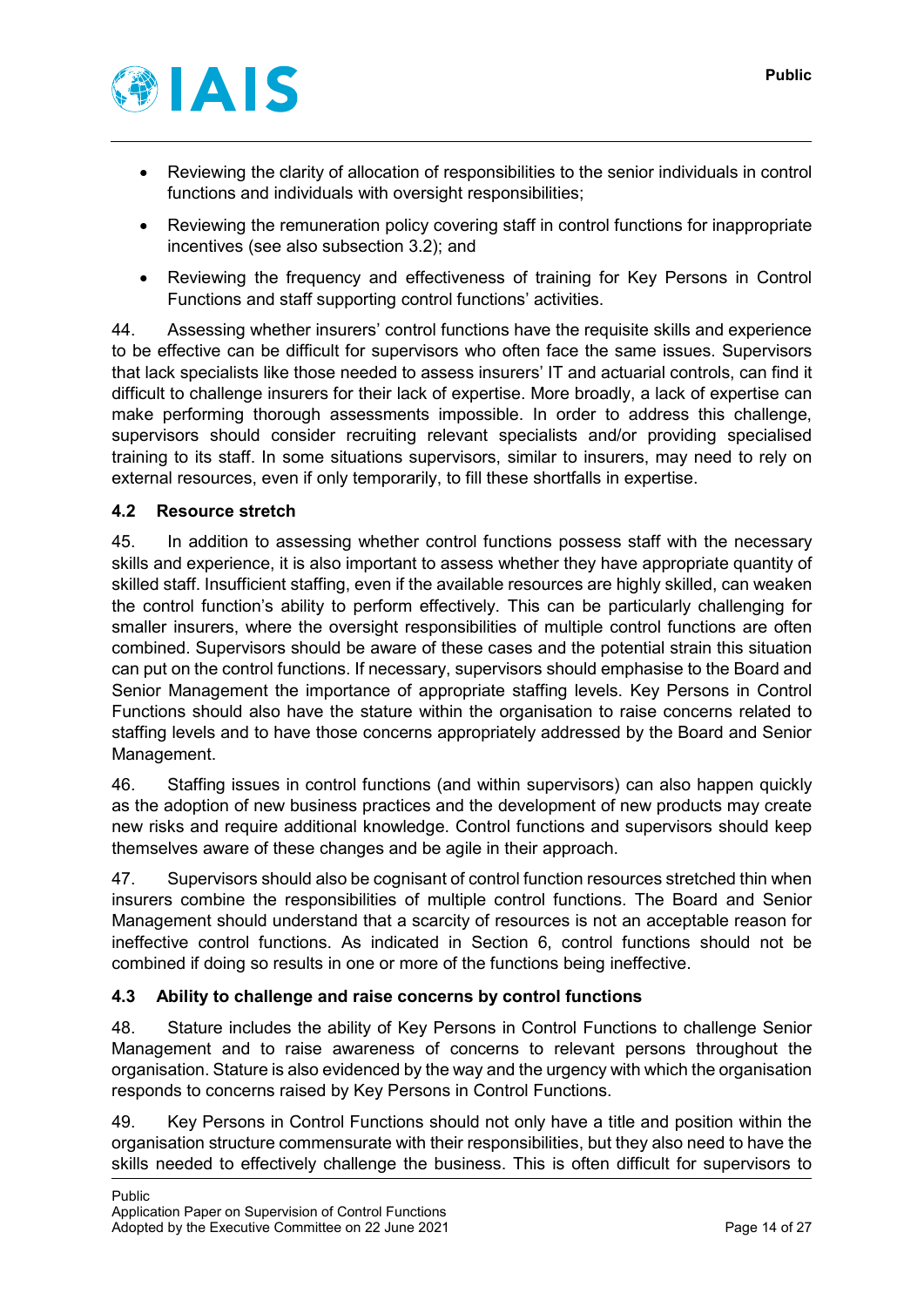

assess, but can be done, for example, by meeting with Key Persons in Control Functions, relevant members of the Board (eg Chair of Audit and Risk Committee) and Senior Management. The supervisor may also analyse meeting minutes and other relevant records to determine whether Key Persons in Control Functions are bringing concerns to the attention of the Board and Senior Management, whether these concerns are discussed at the meeting and how they are addressed. In this regard, the supervisor should expect the insurer to cover those aspects clearly in meeting minutes and other relevant records. Patterns of the Board and Senior Management ignoring the concerns of control functions, particularly if those concerns are identified by internal audit, are a key red flag for supervisors.

# <span id="page-14-0"></span>**4.4 Board engagement and reporting**

50. "[T]he Board is ultimately responsible for ensuring that the insurer has in place effective systems of risk management and internal controls and functions to address the key risks it faces and for the key legal and regulatory obligations that apply to it".<sup>[28](#page-14-1)</sup> The insurer's system of internal controls "should be designed and operated to assist the Board and Senior Management in the fulfilment of their respective responsibilities for oversight and management of the insurer".[29](#page-14-2)

51. "The Board should grant the head of each control function the authority and responsibility to report periodically to it or one of its committees."[30](#page-14-3) "In addition to periodic reporting, the head of each control function should have the opportunity to communicate directly and to meet periodically (without the presence of management) with the Chair of any relevant Board committee (eg Audit or Risk Committee) and/or with the Chair of the full Board."[31](#page-14-4)

52. A challenge cited by supervisors in the survey was difficulty in assessing whether reporting to the Board included the right volume of information, the right level of detail, and whether the information provided the right message about the insurer's risks.

53. Reporting to the Board should include all key risks, but those risks that are most material should be clearly prioritised. The supervisor should expect the control functions to present realistic risk assessments to the Board and avoid overly positive messages. Relevant information should be provided to the Board by the control function in a timely manner. Key Persons in Control Functions should be given sufficient time to present issues to the Board, with time for discussion and challenge to Senior Management. Reporting should also be actionable with risk metrics being compared to the risk appetite defined in the risk management strategy. Standardised and coordinated reporting can help ensure that the information presented by different control functions is consistent, objective, and forwardlooking.

54. Supervisors often rely on the same or similar reporting as that provided by control functions to the Board, making these challenges relevant also for supervisors. This also highlights the difficulty supervisors face if they have to make an assessment based on document review alone. Many supervisors included in their survey response the value of complementing a review of documents prepared by control functions with on-site investigations, including interviews with Key Persons in Control Functions and the non-

<span id="page-14-1"></span> <sup>28</sup> ICP 8.0.1.

<span id="page-14-2"></span><sup>29</sup> ICP 8.2.1.

<span id="page-14-3"></span><sup>30</sup> ICP 8.3.16.

<span id="page-14-4"></span><sup>31</sup> ICP 8.3.17.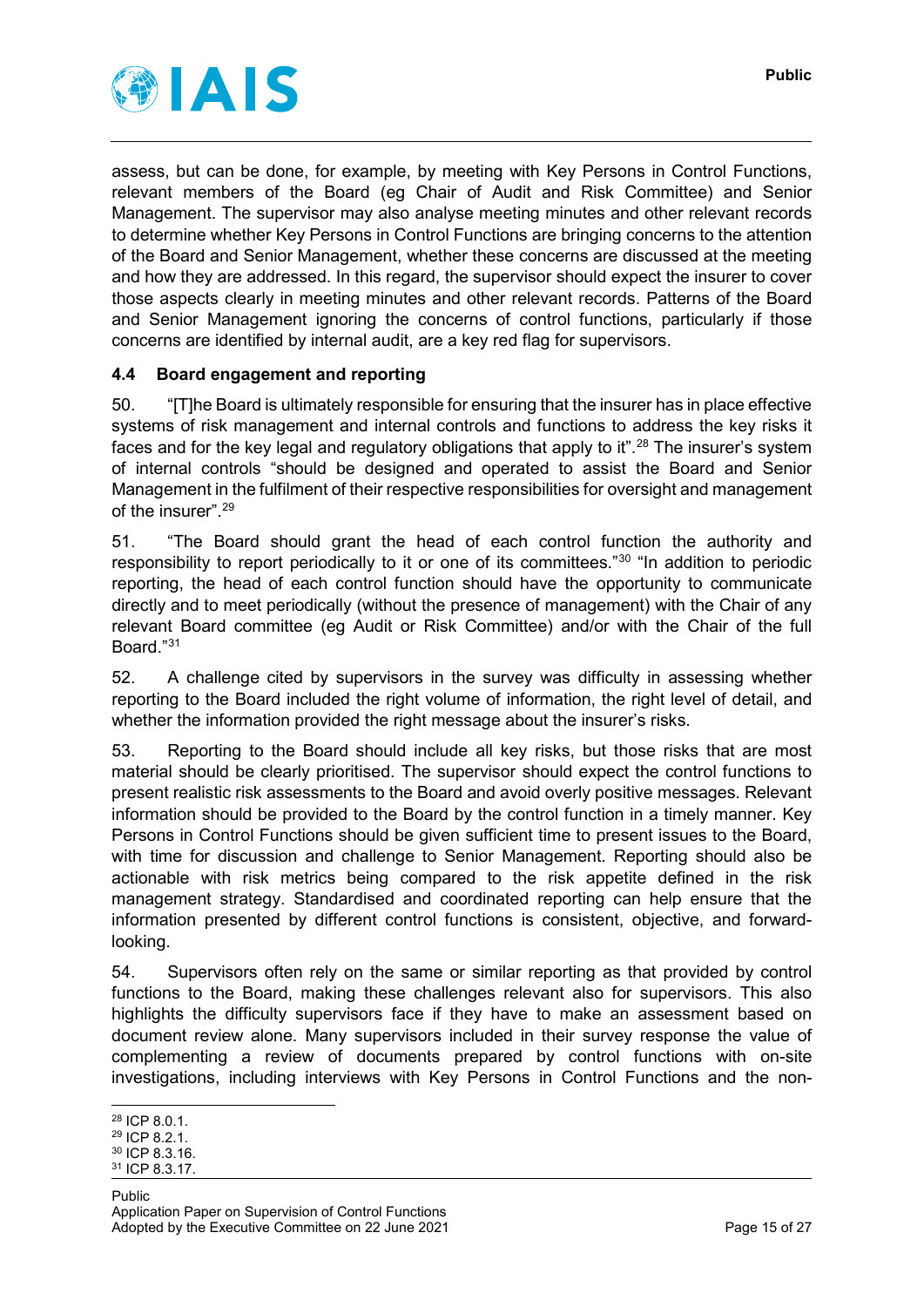

executive directors with oversight responsibilities. In order to be able to carry out comprehensive analysis, supervisors may seek input from both the control functions presenting their findings and the Board committees receiving these reports.

55. Additionally, in some jurisdictions, the supervisor attends Board meetings and Board committee meetings as an observer. This may help the supervisor assess the way in which the Key Person in Control Function communicates with, reports to, and is regarded by the Board and Board committees. Meeting observations – which can provide evidence on the quality of discussions, challenge, and broader dynamics – can be complemented with interviews with relevant individuals.

# <span id="page-15-0"></span>**5 Internal audit function**

56. As stated in ICP 8.7, the supervisor requires the insurer to have an effective internal audit function capable of providing the Board with independent assurance regarding the quality and effectiveness of the insurer's corporate governance framework.

57. ICP 8.7.2 indicates that the internal audit function should provide independent assurance to the Board through general and specific audits, reviews, testing and other techniques.<sup>[32](#page-15-1)</sup>

58. For the internal audit function, the emphasis is on effective challenge, or the Key Person in Control Function's ability to provide informed critical analysis on risk management policies and processes, and the status to elevate the analysis to the appropriate level within the insurer to effect change. Whether through on-site inspection or other engagements, the supervisor should assess whether the internal audit function has the necessary attributes (stature and independence) to challenge Senior Management to adopt effective controls, including appropriate policies and processes.

59. There may be a variety of indicators of problems related to effectiveness of the internal audit function, such as:

- The insurer uses the internal audit function only for performance or quality assessments and not as a control function that provides independent assurance in respect of the quality and effectiveness of the insurer's corporate governance framework;
- Restricted areas of internal audit universe, including insufficient depth or scope of audit work in higher risk or technical areas such as Information Technology, actuarial valuation and fraud;
- Lack of internal audit findings or/and audit recommendation follow-ups;
- Poor scoping and planning of internal audit activities, using inexperienced teams and poor quality reports;
- Execution of the audit plans not being completed or running very late;
- Lack of involvement and/or indifference by Senior Management;

<span id="page-15-1"></span> $32$  More details on the responsibilities of the internal audit function are provided in quidance supporting ICP 8.7, in particular ICP 8.7.7 and 8.7.8.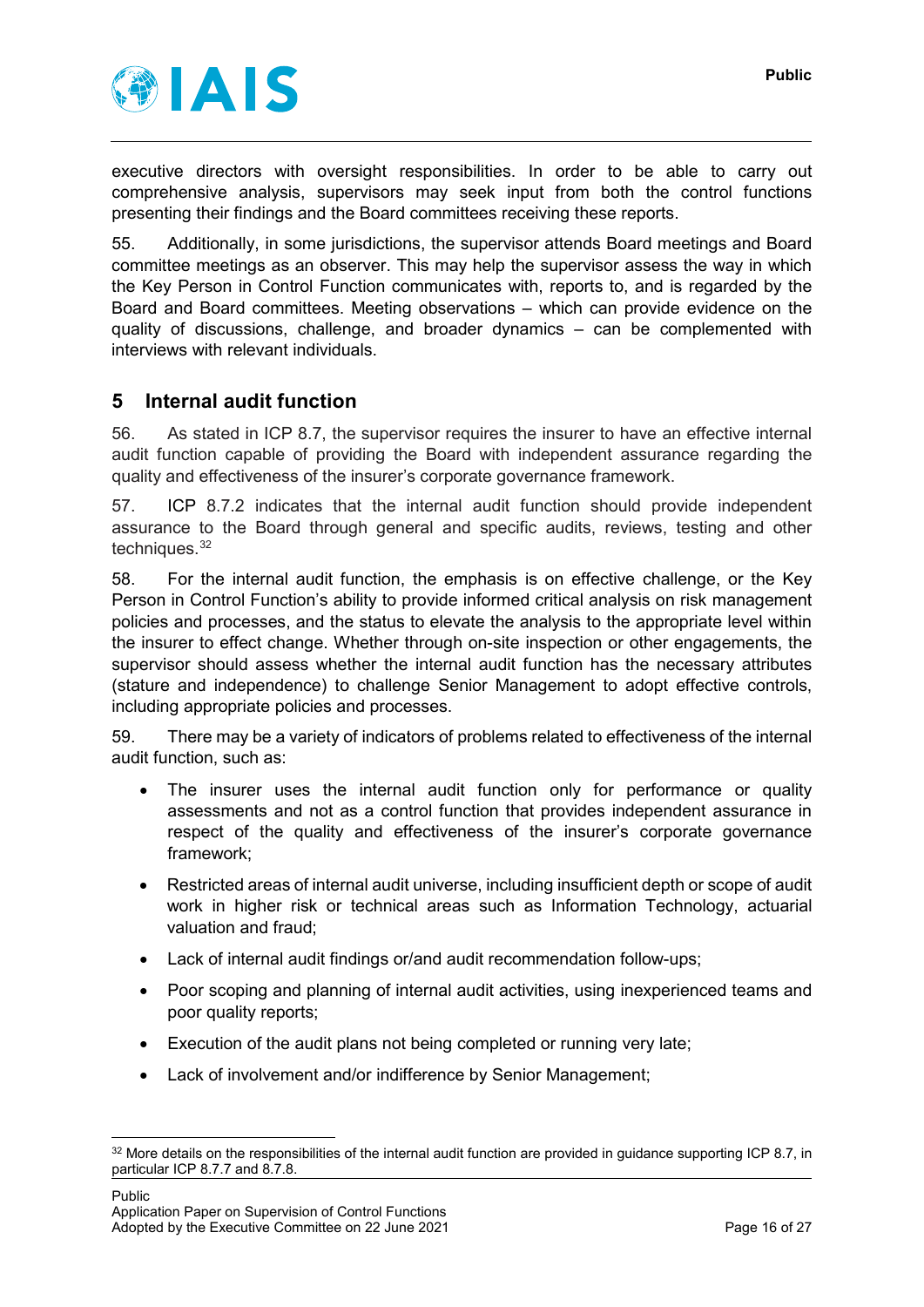

- Limited access to information within the insurer;
- Internal audit findings and conclusions are diluted to the extent that they no longer reflect the true severity of an issue or are consistently positive and support the business unit's goals, plans and strategies;
- Internal audit reviews demonstrate a lack of relevant technical skills; and
- Audit recommendations do not address root causes.

60. In most cases, these matters can be addressed by the supervisor meeting with the insurer, in particular with the Board. Some jurisdictions intensify their focus on the internal audit function and/or require independent reviews.

## <span id="page-16-0"></span>**5.1 Combination of the internal audit function with second line control functions[33](#page-16-2)**

61. ICP 8.7.3 states that, in order to help ensure objectivity, the internal audit function is independent from management and other control functions and is not involved operationally in the business.

62. Survey responses highlighted that the internal audit function should only be combined with other control function in exceptional circumstances. In these cases, specific safeguards should be implemented to avoid conflicts of interest. In some jurisdictions, a combination of the internal audit function with other control functions or business responsibilities is prohibited, given that an internal audit function should be capable of providing the Board with independent and objective assurance.

63. As part of supervisory consideration in assessing whether combination of the internal audit function with the second line control function is justified and appropriate, supervisors should consider how the insurer will safeguard the independence and objectivity of the internal audit function. Furthermore, the insurer should demonstrate that the effectiveness of the internal audit function would not be compromised with having these functions combined. The insurer should demonstrate to the supervisor that the roles of the combined activities are transparently communicated throughout the entire organisation and explicitly defined within the approved audit charter to avoid any ambiguity regarding the roles of internal audit and the second line control function.

64. When considering a combination, the supervisor's decision should be based on proper consideration of both advantages and disadvantages, as well as potential consequences, including the impact on objectivity and independence of the internal audit function.

65. In particular, the insurer should demonstrate a clear allocation of the internal audit function-related responsibilities or roles, which should uphold the principle of independence (eg the internal auditor responsible for a particular item in another capacity should refrain from auditing that objective).

#### <span id="page-16-1"></span>**5.2 Supervisory use of the work of the internal audit function**

66. The majority of survey participants indicated that they use the work performed by the internal audit function as one of the ways to identify and measure risks within the insurer. In

<span id="page-16-2"></span><sup>33</sup> See also Section 6, which is focused on the combination of the second line control functions, also with business responsibilities and Senior Management responsibilities. Some of the challenges and good supervisory practices described in that section may also be applicable to the combination of the internal audit function with second line control functions.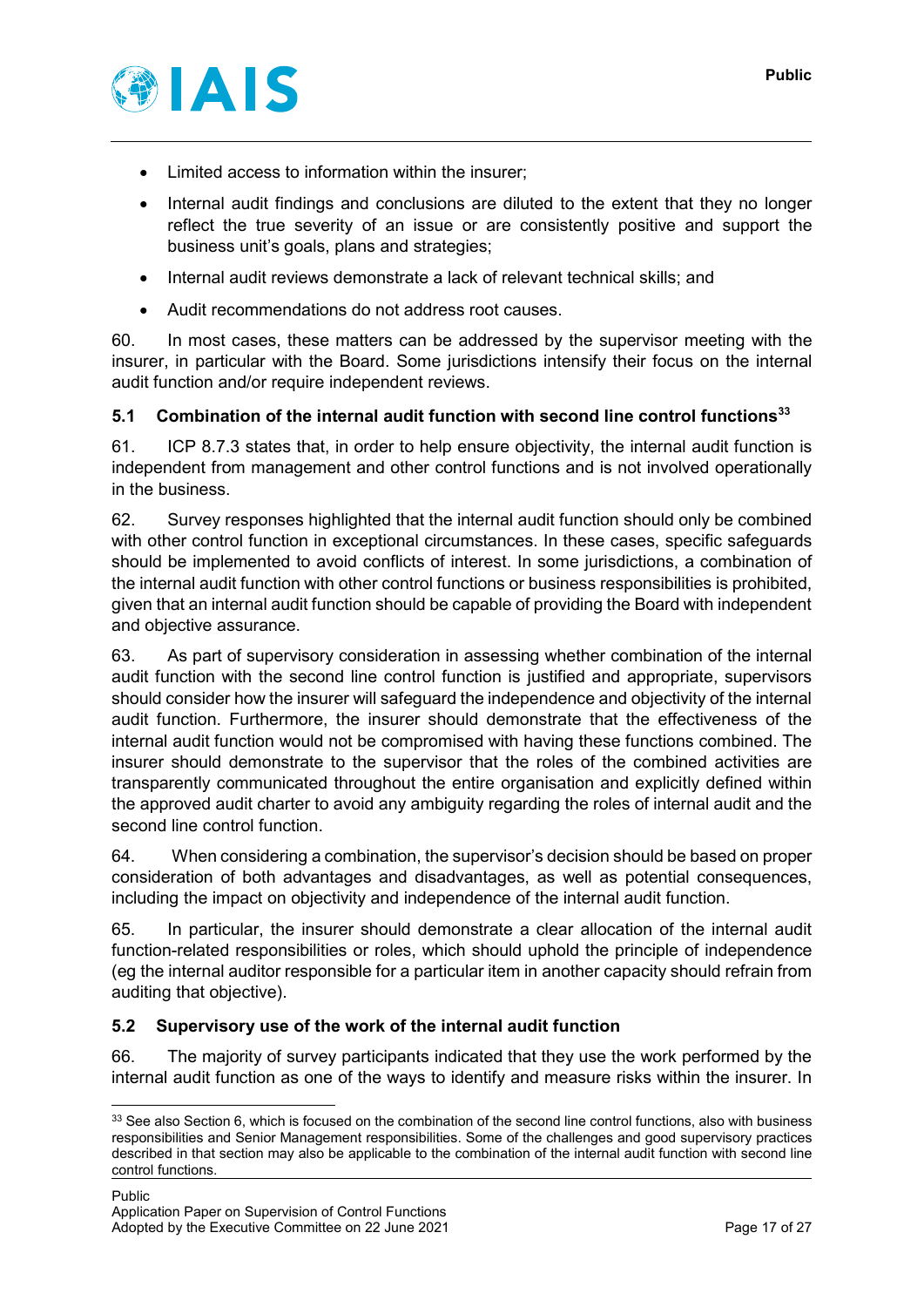

some cases, supervisors request the internal audit function to perform specific ad-hoc or bespoke reviews with the scope set by the supervisor. This could be done after supervisors have gained a positive assessment of the effectiveness of the internal audit function itself.

67. External auditors also can place reliance on internal audit, after having confirmed that the work of the internal audit is suitable. In this context, the supervisor can verify areas of internal audit that overlap with external audit before placing reliance on the work of internal audit.

68. Supervisors use a variety of methods to assess the work of the internal audit function (both overall and to determine its ability to provide assurance on the work of other control functions), such as:

- Suitability (competence and integrity) assessments of the Key Person in the internal audit function and in some instances of the Chair the audit committee, or combined audit and risk committee. In some jurisdictions, the head of the internal audit control function is approved by the supervisory authority;
- On-site assessments specifically of the internal audit function or as part of broader supervisory assessments, including regular meetings with the head of the internal audit function;
- Document reviews notably reviewing reports on audits of the other control functions;
- Review of internal audit plans and, in many cases, the Board audit reports;
- A review of independent third-party assessments of the internal audit function. In some jurisdictions, the internal audit function is subject to periodic required independent reviews and these inform the supervisor of internal audit's effectiveness;
- Interviews with the Chief Audit Executive and the senior audit managers; and
- Requiring the audit committee to review the overall performance and effectiveness of the head of the internal audit function and the function as a whole.

# <span id="page-17-0"></span>**6 Combination of control functions**

69. Typically, an insurer has Key Persons in Control Functions and control function staff performing their duties without simultaneously performing the duties of another control function or assuming first line or other business responsibilities. A decision about combining control functions should take into account the risk and size of the insurer. For example, in case of a large insurer with a complex business model, the supervisor might not allow any combination of control functions, whereas in the case of smaller and less complex insurers, it may be appropriate for more than one control function to be carried out by a single person or organisational unit.

70. To appropriately assess the effectiveness and performance of a combined control function, supervisors may find it helpful to make a distinction between three situations:

- A single person simultaneously performs several second line control functions, covered by subsection 6.1;
- A single person simultaneously performs control function and business responsibilities, covered by subsection 6.2; and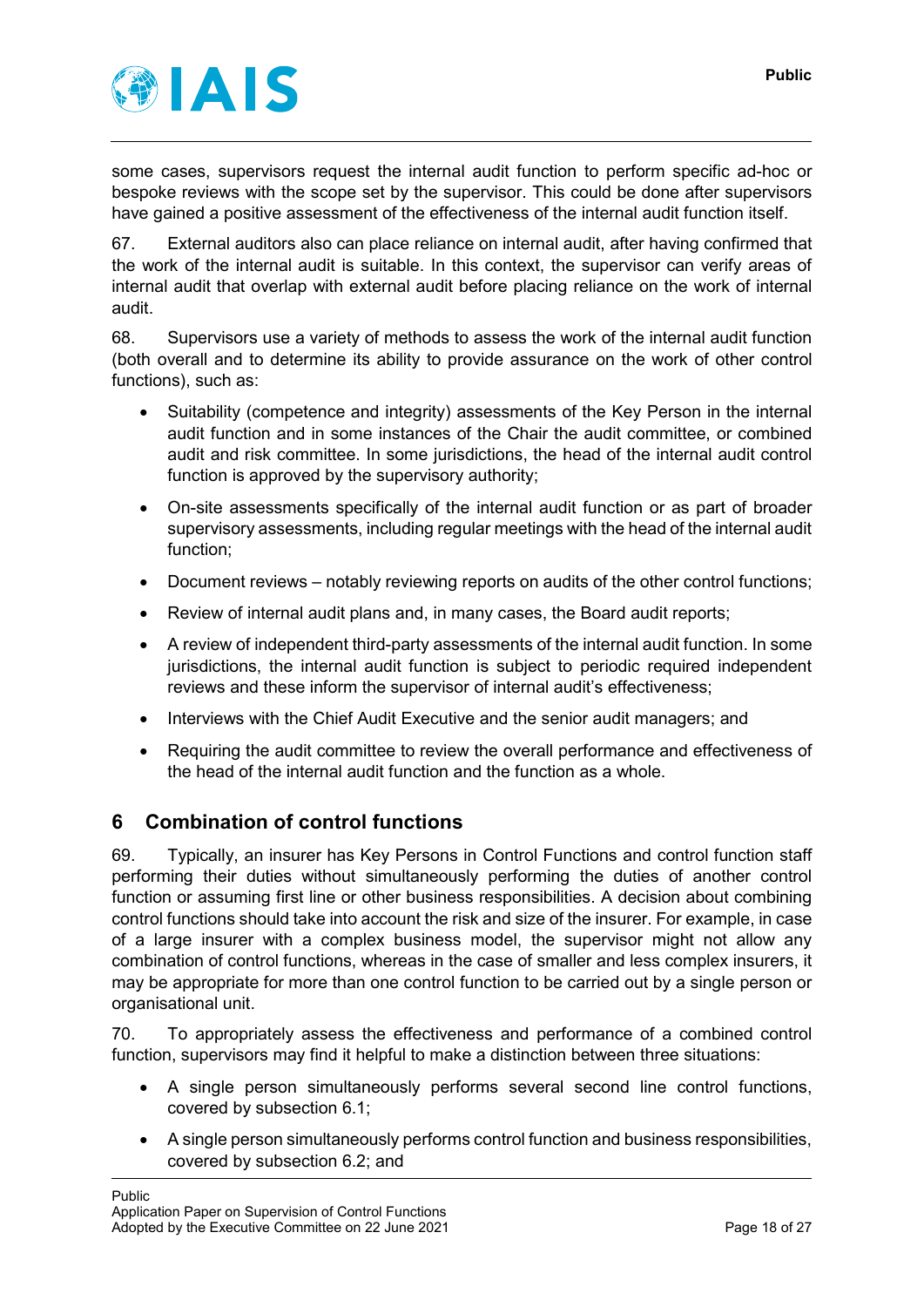

• A single person simultaneously performs control function and Senior Management responsibilities, covered by subsection 6.3.

## <span id="page-18-0"></span>**6.1 Combination of second line control functions**

71. As noted in ICP 8.3.10: "Notwithstanding the possibility for insurers to combine certain control functions, a control function should be sufficiently independent from Senior Management and from other functions to allow its staff to:

- Serve as a component of the insurer's checks and balances;
- Provide an objective perspective on strategies, issues, and potential violations related to their areas of responsibility; and
- Implement or oversee the implementation of corrective measures where necessary."

72. In the case of IAIGs, ComFrame 8.3.c states: "The group-wide supervisor requires the IAIG Board to ensure that the group-wide control functions [...] are not combined, unless exceptional circumstances apply."[34](#page-18-1)

73. The majority of supervisory approaches allow combinations of second line control functions in insurers other than IAIGs. When it occurs, where necessary, the supervisor may require that certain conditions be fulfilled, such as:

- There are no conflicts of interest from a functional point of view between the second line control functions performed simultaneously, which implies that the insurer should avoid having the person who is developing a service assess the adequacy of the said service (maker/checker principle);
- The Key Person combining multiple second line control functions possesses the knowledge and expertise needed to perform the responsibilities of the different control functions effectively; and
- The Key Person combining multiple second line control functions has the necessary time and resources needed to perform the responsibilities of the different control functions effectively.

74. A vertical combination of control functions, ie the combination of control functions between the head of the group and an insurance legal entity, may be allowed. This approach may be efficient from a resourcing perspective and in terms of facilitating consistency across the group. However, a pure legal entity view may be missing. Allocation of duties, competences and responsibilities to the insurance legal entity may need to be maintained. In this case, supervisors should take into account the underlying circumstances of the combination, such as the:

- Size, scope and nature of the insurance legal entity's business;
- Governance model of the group (centralised / decentralised);
- Degree of strategic and operational dependence between the insurance legal entity and the group;
- Insurance legal entity's recovery and resolution plans, if any; and

<span id="page-18-1"></span><sup>&</sup>lt;sup>34</sup> See also guidance supporting this ComFrame standard.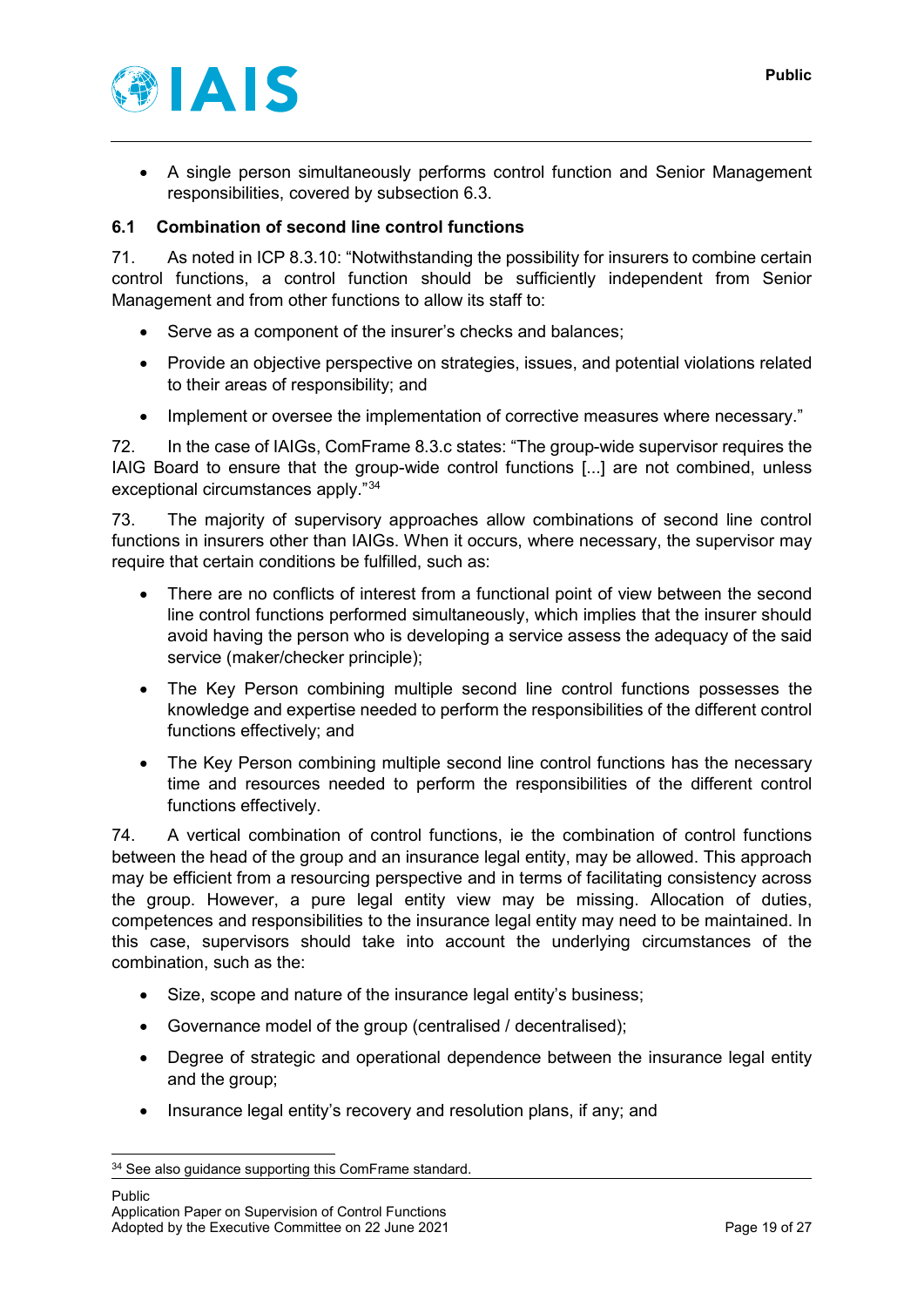

• Effectiveness of the governance of the insurance legal entity to take decisions in the interests of the safety and soundness of that entity.

The difficulty may be resolved by requiring the clear allocation of duties for both the head of the group and the insurance legal entity, and requiring arrangements that facilitate proper reporting to the Board of the insurance legal entity. In such a situation, the identification and management of conflicts of interest remains crucial.

## <span id="page-19-0"></span>**6.2 Combination of control function and business responsibilities**

75. Combining business and control responsibilities should be avoided, as it raises a number of issues related to risk management and conflicts of interest. However, this may not be realistic for smaller insurers with more limited resources. When business and control responsibilities are combined, most supervisors exercise proportionality when assessing the risks from potential conflicts of interest and the insurer's techniques to identify, manage and mitigate these risks.

76. For small and medium size insurers, issues related to the independence of the Key Persons in Control Functions from the business units represent a challenge. Supervisors find it difficult to require full segregation of functions for these entities but seem to still expect independence, requiring explicit separation of risk management and risk-taking decisions for the same risks.

77. When a Key Person in Control Function also holds business responsibilities, it may be easier for supervisors to gain comfort if these responsibilities are less risk-generating, like Legal or Human Resources.

78. Where necessary, supervisors may address issues created by the combination of control function and business responsibilities by requiring risk mitigation measures, such as:

- Performing an independent review;
- Suggesting modifications in the structure to avoid a situation where work done by one person responsible for a certain business area is assessed by the same person, who is at the same time a head of a control function;
- Requiring the establishment of a formal reporting process to the Board in the event of conflicts of interest; and
- Having more regular contact with the control function to assess its effectiveness.

#### <span id="page-19-1"></span>**6.3 Combination of control function and Senior Management responsibilities**

79. Depending on their position in the organisational structure of the insurer, Key Persons in Control Functions may be considered as separate from, or as part of, Senior Management. [35](#page-19-2) In the latter case, the individual's Senior Management role would typically only involve control responsibilities. Regardless of the organisational structure, where it is justified, the supervisor may allow for combining a Key Person in Control Function and (other) Senior Management roles. When this occurs, the supervisor may require that certain conditions be fulfilled, such as:

<span id="page-19-2"></span><sup>35</sup> According to the **IAIS Glossary**, the term "Senior Management" means the individuals or body responsible for managing an insurer on a day-to-day basis in accordance with strategies, policies and procedures set out by the Board. See ICP 7.10 for more details about responsibilities of Senior Management.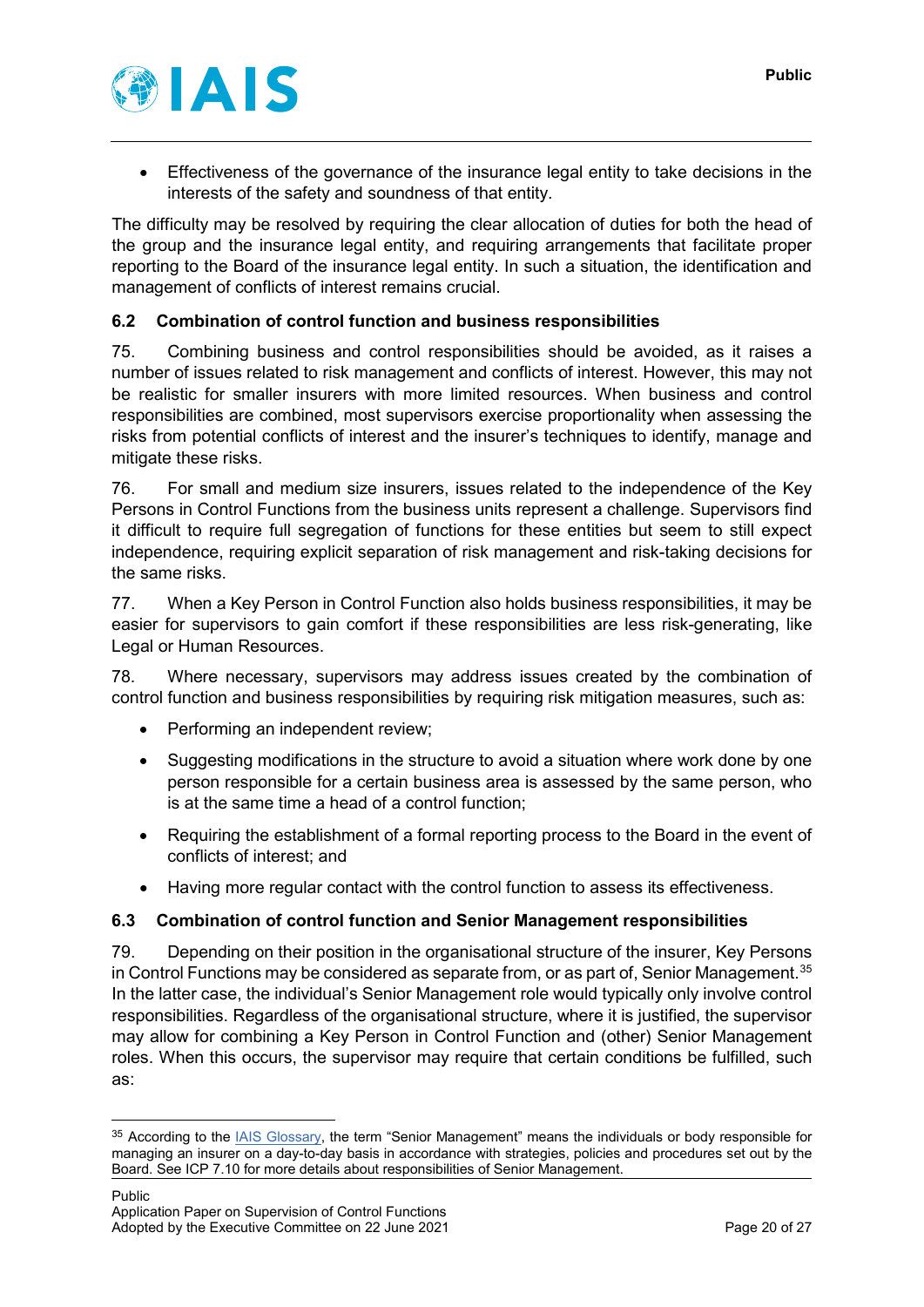

- The role of a Key Person in Control Function is not combined with risk-generating responsibilities;
- Such a person has the necessary time and resources to correctly perform the tasks conferred upon this person as a Key Person in Control Function; and
- Such a combination is accompanied by specific policies and processes to avoid conflicts of interest (providing in particular for escalation to the Board).

80. Outcomes from the survey indicate the following are ways supervisors overcome challenges that may be created by a combination of a Key Person in Control Function and (other) Senior Management roles:

- Maintaining relevant reporting lines: in this regard, the person combining those two types of responsibilities continues to have a direct reporting line to the Board and is able to escalate directly issues to the Board in the capacity of a Key Person in Control Function;
- Specifying limited assignment tasks when dealing with Senior Management responsibilities: in this regard, a good practice can be to consider that a person can only be responsible for the control function to the extent that control function and Senior Management responsibilities are exercised separately from each other; and
- Specifying that in case of combining the responsibilities of a control function with those of Senior Management, the control function's responsibilities should always be prioritised.

# <span id="page-20-0"></span>**7 Outsourcing of control functions**

81. In general, the reasons for outsourcing may include cost savings, improving performance and access to skills, expertise and resources that are not available in-house. Another driver of outsourcing are stretched resources caused by the insurer's inability to keep up with growth. Small insurers may not need a full time equivalent for performing their control activities and therefore may consider outsourcing control functions to a third party.

82. There are different supervisory approaches towards the extent of outsourcing control functions. Some supervisors do not allow control functions to be completely outsourced, whereas other supervisors apply the principle of proportionality, including allowing smaller insurers to outsource control functions. For small insurers, for example, it may be sufficient that, instead of maintaining a separate Key Person in Control Function in the insurer outsourcing the control function, a member of executive management of such an insurer has assigned responsibility for control functions and non-executive staff perform control tasks. Some supervisors impose limitations of outsourcing in terms of content and extent (eg only certain operative tasks of the control function may be outsourced).

# <span id="page-20-1"></span>**7.1 Challenges related to supervision of outsourced control functions**

83. As stated in ICP 8.8: "The supervisor requires the insurer to retain at least the same degree of oversight of, and accountability for, any outsourced material activity or function (such as a control function) as applies to non-outsourced activities or functions." Supervision of outsourced control functions creates a number of challenges, such as:

• Supervision of the process of outsourcing control functions;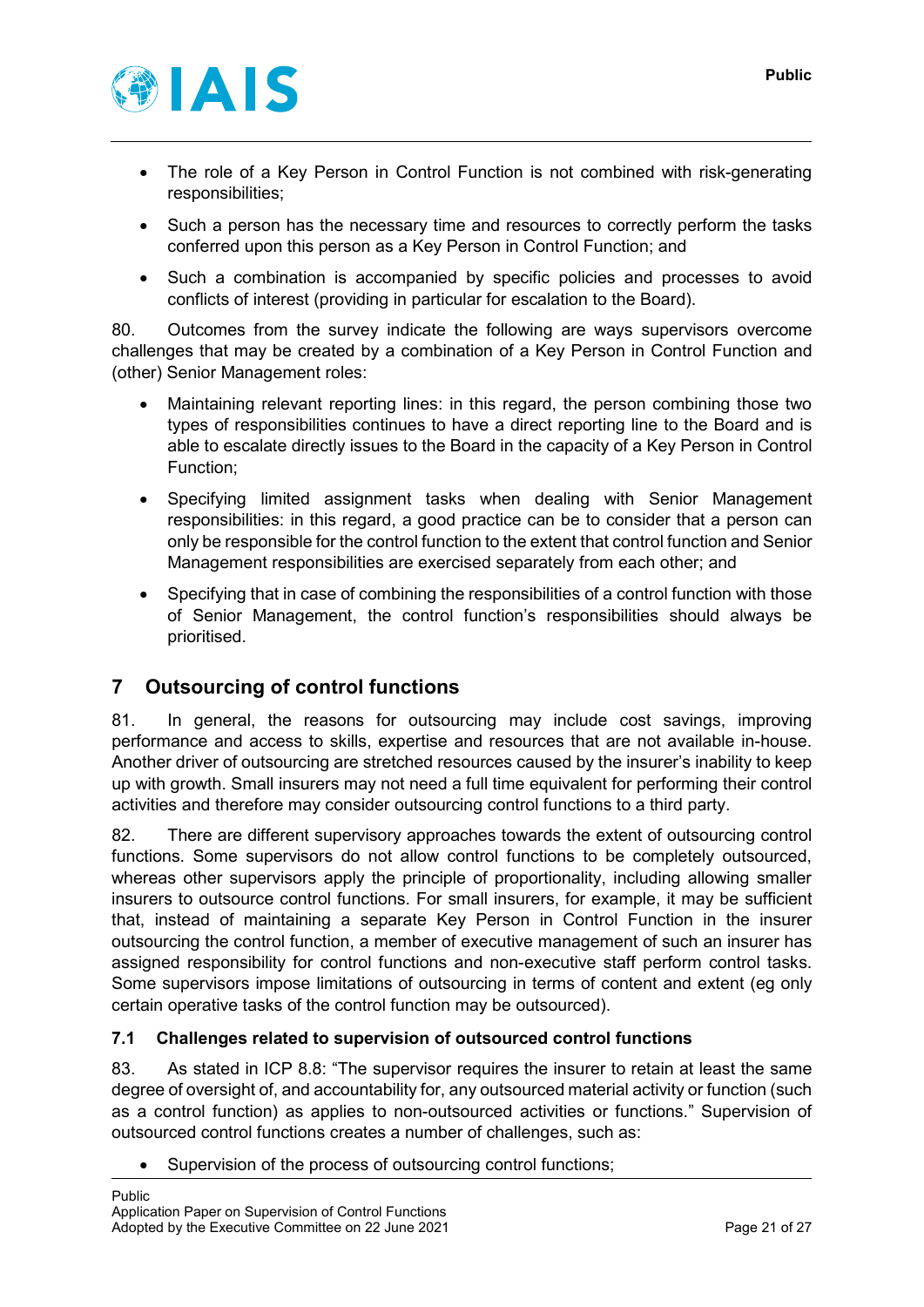

- The assessment of the effectiveness of the outsourced control functions; and
- On-site inspections of control function that have been outsourced to other jurisdictions, whether within or outside the group. These include logistical, resource-related and potential legal challenges.

84. The supervisor should also be mindful of the potential challenges for the insurer that can be created by outsourcing of control functions:

- Assessment and determination of which control function activities may be outsourced, while ensuring that the overall responsibility for the control function remains with the insurer;
- Identification and mitigation of potential conflicts of interest of the third-party service provider (for example, the control function is outsourced to a service provider that also provides other services to the insurer);
- Efficiency of cooperation between the outsourced control function and other control functions, business lines, Senior Management and the Board;
- Ensuring that the external auditor remains independent if the insurer also outsources its internal audit function to the same provider; and
- A lack of understanding of local circumstances, for example in cases where an insurance legal entity's control function is outsourced to the group level or to an external service provider in another jurisdiction.

#### <span id="page-21-0"></span>**7.2 General good supervisory practices**

85. According to ICP 9.3: "The supervisor reviews outsourced material activities or functions to the same level as non-outsourced material activities or functions." Challenges with supervising material activities or functions that have been outsourced, including those listed in the previous subsection, may be addressed by supervisors in a variety of ways, such as those listed below. [36](#page-21-1)

- Supervision of the selection of the service provider:
	- o Before entering into an outsourcing arrangement for a material activity or function, request the insurer to perform suitability assessments of service providers;
	- $\circ$  Before entering into an outsourcing arrangement for a material activity or function, request the insurer to provide an appropriate exit plan for a planned or unexpected end to the outsourcing; and
	- o Assess whether the insurer's due diligence process is comprehensive and effective.
- Activities related to the outsourcing contract:
	- $\circ$  Require any outsourcing agreement to give the supervisor the same access to the outsourced provider as to the insurer;

<span id="page-21-1"></span><sup>36</sup> The list reflects a number of relevant examples of good supervisory practices provided in the Peer Review of Corporate and Risk-Governance relative to the standards set out in ICPs 4, 5, 7 and 8, referenced in footnote 1.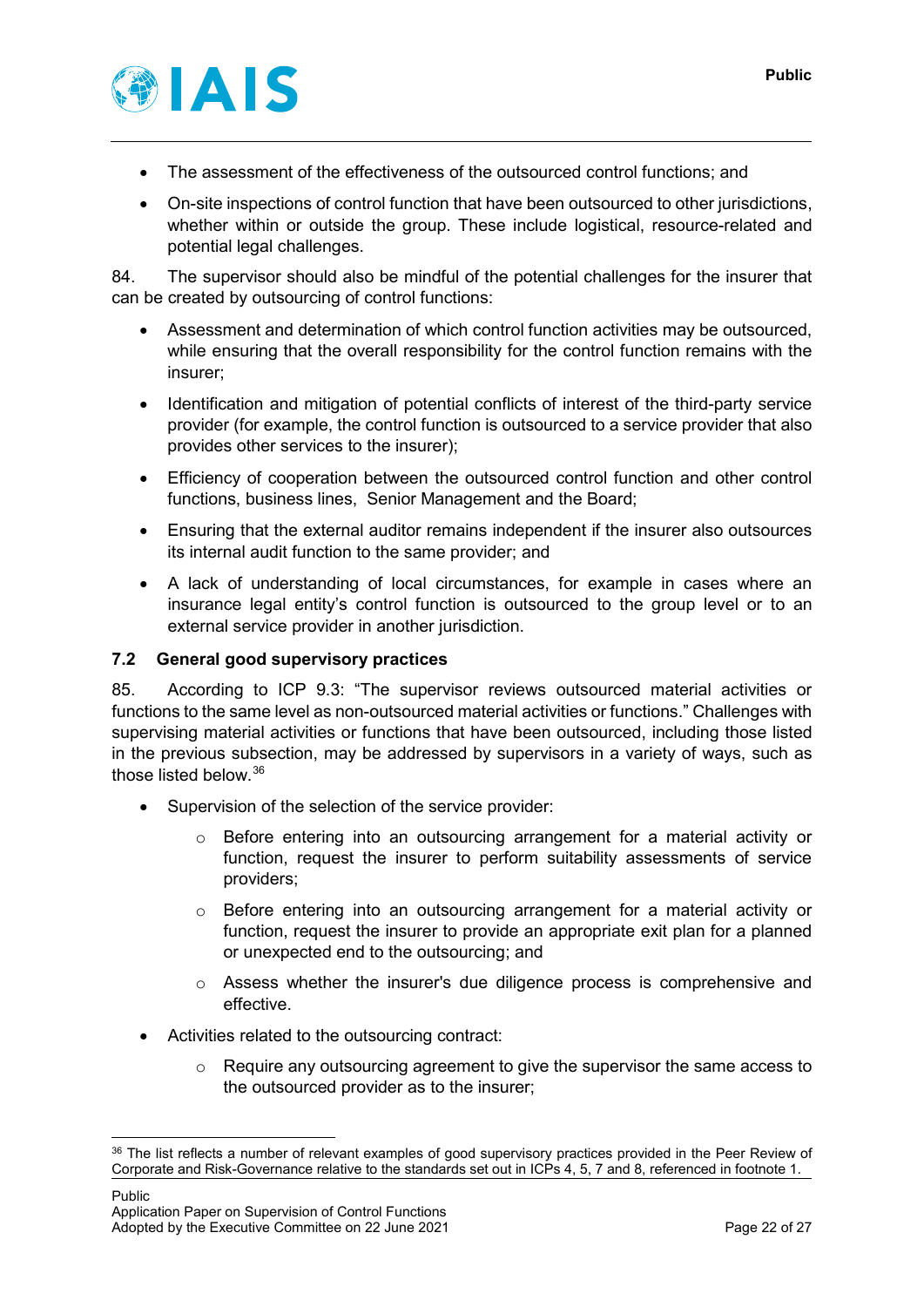

- $\circ$  Require the insurer to report material outsourcing contracts to the supervisor before inception. This may include a copy of the service level agreement if the supervisor considers it appropriate in order to assess whether the insurer has sufficient oversight rights; and
- $\circ$  Review the content of the agreements in regard of specific clauses, in addition to checking the existence of an appropriate outsourcing agreement (eg to address the insurer's monitoring and control). In some cases, for example, where control functions are outsourced to a significant extent, supervisors perform a more granular assessment of the outsourcing agreement (eg clauseby-clause review).
- Supervision of internal arrangements related to ongoing management of material outsourced functions:
	- $\circ$  Review whether the insurer has integrated the outsourced functions into its risk management and the internal control system;
	- $\circ$  Assess whether the outsourced function is included in the scope of internal audit's work;
	- $\circ$  Assess the ongoing supervision by the insurer over the service provider's performance;
	- $\circ$  Interview the service provider to assess how the insurer monitors the service provider's performance; the expertise, knowledge and skills of the service provider; as well as its service capability and financial viability;
	- o Assess reporting to Senior Management and the Board covering the outsourced control function and the insurer's oversight of the outsourced control function;
	- o Require that the Key Person in Control Function be employed by the insurer and maintain overall responsibility for the outsourced control function;
	- $\circ$  Assess whether a nominated individual of sufficient seniority within the insurer has responsibility for outsourced functions. The responsible person should be suitably qualified and have sufficient time to carry out the role; and
	- o Require mitigation measures if the outsourcing of control functions has the potential for creating conflicts of interest or otherwise jeopardising the independence of the control function.
- Supervision of how risks associated with outsourcing of material activities or functions are managed:
	- $\circ$  Assess the risks associated with outsourcing and reflect the results of such an assessment in the supervisor's risk rating of the insurer. In some cases, supervisors compare the risk assessment with the insurer's assessment of relevant aspects of operational risks in the insurer's Own Risk and Solvency Assessment (ORSA);
	- $\circ$  Check whether and how the insurer has carried out a risk analysis when outsourcing;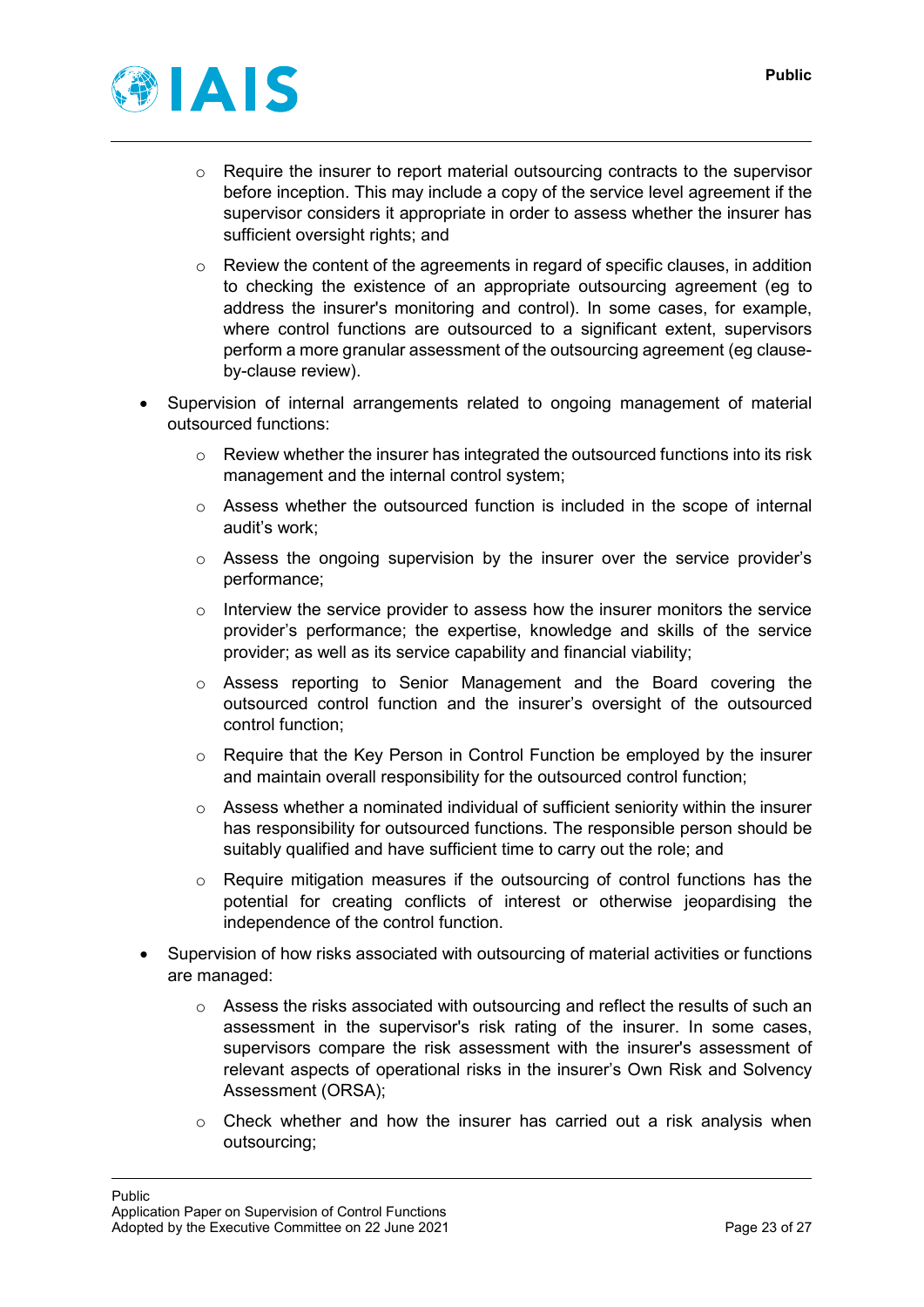

- $\circ$  Require insurers to maintain a rigorous third party risk management programme;
- Discuss with the Senior Management, the Board and the service provider the ongoing management of the risks associated with the outsourcing arrangement; and
- o Request assessment reports by the insurer on the performance of the service provider.

# <span id="page-23-0"></span>**8 Group-wide control functions**

86. Most of the challenges described in previous sections of this Application Paper apply to both insurance legal entities and insurance groups. In addition, group-wide supervisors may encounter challenges that are specific to supervision of group-wide control functions.<sup>[37](#page-23-2)</sup>

## <span id="page-23-1"></span>**8.1 Inadequate or inconsistently applied group policies**

87. Challenges specific to group-wide supervision include: group policies that are inadequate or applied inconsistently throughout the group<sup>38</sup>; and insufficient time and resources allocated to the group-wide control functions. Supervisors address these challenges in various ways, including by:

- Discussing with the Key Persons in Control Functions the group's approach towards coordination of control function responsibilities between the group and business lines, to assess whether there is appropriate consistency between policies of all the entities within the group;
- Requesting rationale for specific decisions that may cause supervisory concerns during these conversations;
- Making sure that suitability assessments of group-wide control functions are performed at the level of the group, ie taking into account the broader perimeter of the business model and complexity of the group;
- Reviewing the documented roles and responsibilities of the group-wide control functions, including how the group-wide and insurance legal entities' control functions are meant to interact<sup>39</sup>, how the group-wide control functions, in their own fields, ensure the harmonisation of the group's methods and assess the proper implementation of policies defined at group level, and compare them with observed practices. If inadequate, requiring more comprehensive policies;

<span id="page-23-3"></span><span id="page-23-2"></span><sup>&</sup>lt;sup>37</sup> See also the IAI[S Application Paper on Group Corporate Governance,](https://www.iaisweb.org/page/supervisory-material/application-papers/file/69940/application-paper-on-group-corporate-governance) in particular Section 3.7 Control functions. 38 Group policies might be inadequate if they do not take into account the obligations of its insurance legal entities to comply with local laws and regulations.

<span id="page-23-4"></span><sup>&</sup>lt;sup>39</sup> As indicated in para. 62 of the [Application Paper on Group Corporate Governance,](https://www.iaisweb.org/page/supervisory-material/application-papers/file/69940/application-paper-on-group-corporate-governance) while there should be consistency between insurance legal entity and group policies, insurance legal entities within a group also need to define their own policies and processes to face local requirements and challenges. This tension should prompt different supervisory responses for more decentralised groups and more centralised groups. See also paragraph 41 of the [Application Paper on Group Corporate Governance,](https://www.iaisweb.org/page/supervisory-material/application-papers/file/69940/application-paper-on-group-corporate-governance) which states that involved supervisors should use the supervisory college (if one exists) to explore conflicts between group objectives and strategies and local specificities, such as culture.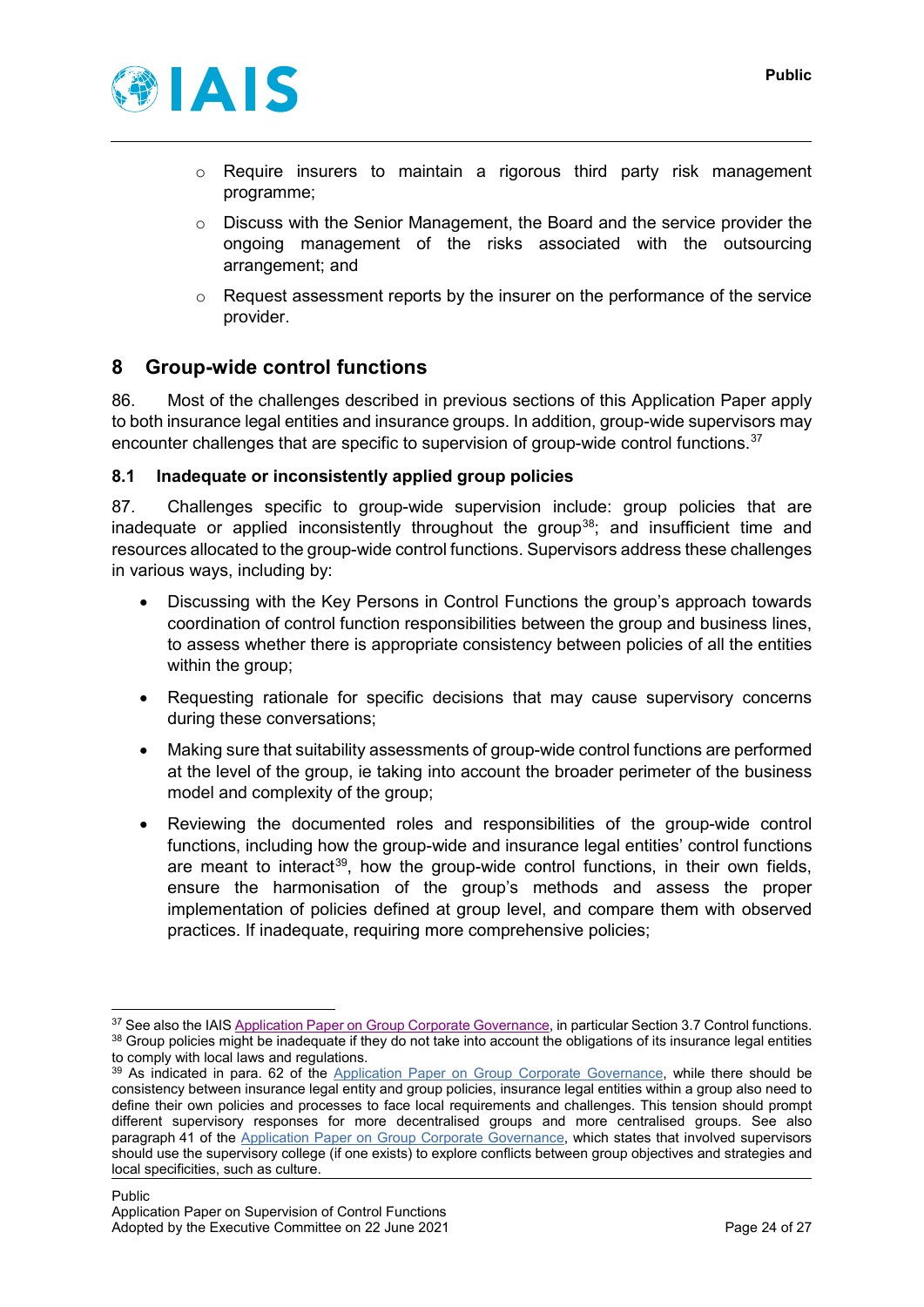

- Requiring the group-wide internal audit function to include in its audit plan a specific assessment of individual insurance legal entity's/business line's compliance with group-wide policies; and
- Carrying out on-site inspections and off-site reviews, for example:
	- $\circ$  Organising interviews with Senior Management of the head of the group to assess whether they have sufficient knowledge of the organisational structure of subsidiaries and the relationships between these entities; and
	- $\circ$  Obtaining evidence of communication between group-wide control functions and legal entities' control functions and a continuous feedback loop between them.

## <span id="page-24-0"></span>**8.2 Cross-sectoral and international groups**

88. Specific challenges may arise from the existence of different types of activities in different parts of the group (ie life and non-life insurance, as well as other financial sector activities, such as banking or asset management). For international groups, jurisdictional differences can create additional challenges, in particular for the group-wide control functions.

89. Groups often enact minimum expectations in group-wide guiding policies and then create bespoke policies and processes in each of the business lines or insurance legal entities. The process of adopting these policies at the insurance legal entity's level can be hindered if the group is slow to provide the insurance legal entity with relevant information on certain business lines. It may also happen that the lines of business in particular insurance legal entities do not fully understand the policies. Group-wide supervisors may address these challenges in various ways, including by:

- Verifying whether there is effective and timely cooperation and information sharing between all the control functions active in different sectors or lines of business of the group; and
- When suspecting issues in this regard, analysing internal audit reports, which may point out these issues.

90. Group-wide control functions of international groups often need to understand businesses in a range of jurisdictions as well as legal and regulatory frameworks of those jurisdictions. This can be a challenge in terms of finding the right skills and expertise. Sometimes the group-wide control functions do not have sufficient oversight of the insurance legal entity's businesses or the insurance legal entity's control functions are under-resourced or do not have sufficient stature in the context of the group.

91. The group-wide supervisor may need to communicate to the head of the group concerns regarding the allocation of sufficient resources with relevant skills and expertise to group-wide control functions. Other involved supervisors can also discuss these concerns with their insurance legal entity's Board and Key Persons in Control Functions to gain assurance about their skills and independence. Involved supervisors may also discuss these issues collectively, in order to reach a common understanding of existing challenges and potential ways of addressing them.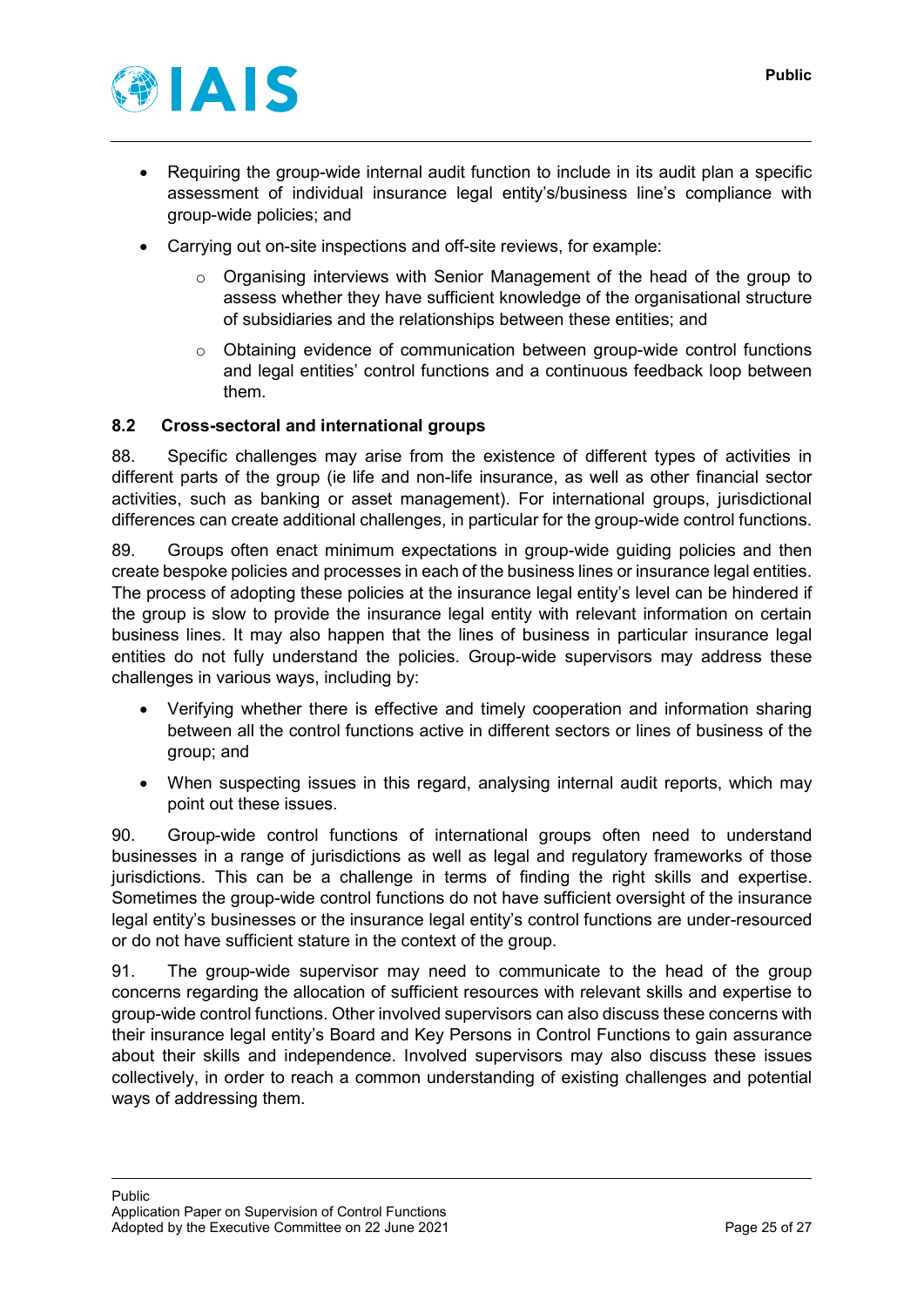



## <span id="page-25-0"></span>**8.3 Inadequate communication**

92. Maintaining adequate communication between the group-wide control functions and the insurance legal entities' control functions can be a challenge for insurance groups. A group's specific organisational model may create additional challenges with communication. For example, in groups with a more centralised governance model, supervisors have seen cases of information diluted as it is communicated from the insurance legal entity to the head of the group, which can take time. In cases of more decentralised governance models, the lack of a central point of responsibility can sometimes lead to inefficiencies in the internal control systems if certain areas are not covered by any specific entity in the group. These challenges can be addressed in various ways, including by:

- Verifying that the tasks and responsibilities of each control function at the entity or group-wide level are clearly established within group-wide policies and internal audit reports and that there is appropriate and effective reporting from insurance legal entities to the head of the group;
- Verifying that there are effective channels for coordination and regular information exchange between the group-wide control functions and the insurance legal entities' control functions;
- Verifying that the Key Person in Control Function at the group-wide level has the necessary authority reflected in the insurers' organisational structure and direct access to the Board and Senior Management of the head of the group; and
- Confirming that the corporate culture within the group allows for transparent reporting of information to the upper level without fear of retaliation.

#### <span id="page-25-1"></span>**8.4 Outsourcing of control functions within the group**

93. Some supervisors indicated that outsourcing of control functions, if allowed, may pose challenges. Conflicts of interest may arise when a Key Person in Control Function at the groupwide level also performs the control function outsourced by the insurance legal entity to the head of the group.

94. Supervisors may take various actions to address challenges created by outsourcing of control functions within the group, such as:

- Consider which roles for different insurance legal entities' control functions are held by one person at the group-wide level(especially their availability to assume all their respective functions);
- Require the head of the group to have a clear view and documentation showing which control functions relate to which insurance legal entity within the group;
- Check that the tasks and responsibilities of control functions are clearly distinguished and justified, in case of a combination of control functions of an insurance legal entity and the ones of the group;
- Assess whether the insurance legal entity, whose control function has been outsourced to the group level, has authority over the Key Person in Control Function at the group-wide level as to the functioning of this insurance legal entity;